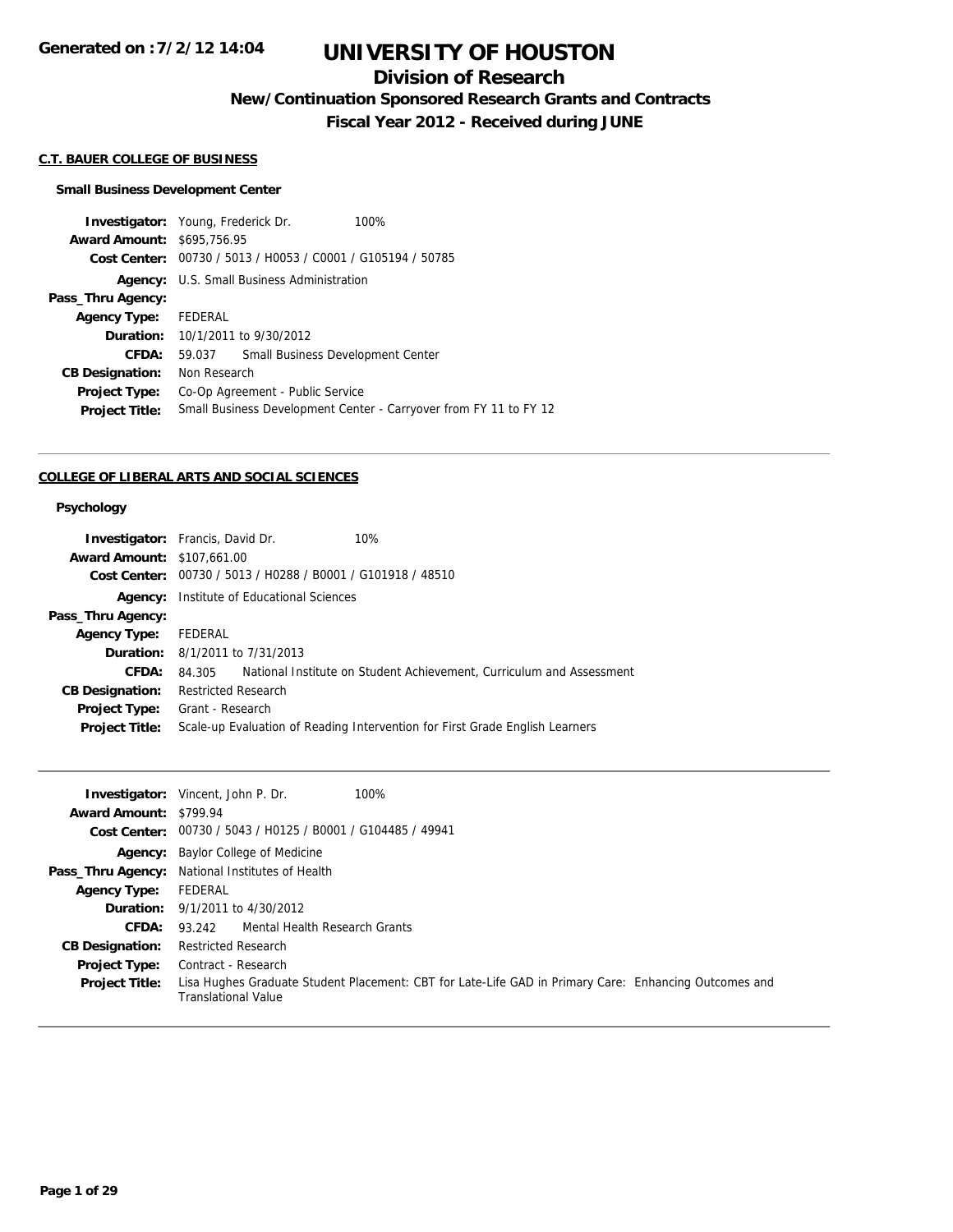## **Division of Research**

**New/Continuation Sponsored Research Grants and Contracts**

**Fiscal Year 2012 - Received during JUNE**

#### **COLLEGE OF LIBERAL ARTS AND SOCIAL SCIENCES**

### **Psychology**

| <b>Award Amount: \$22,200.00</b> | <b>Investigator:</b> Neighbors, Clayton Dr.<br>100%         |
|----------------------------------|-------------------------------------------------------------|
|                                  | Cost Center: 00730 / 5013 / H0125 / B0001 / G105389 / 51213 |
| Agency:                          | University of Washington                                    |
| Pass_Thru Agency:                | National Institute on Drug Abuse                            |
| <b>Agency Type:</b>              | FEDERAL                                                     |
|                                  | <b>Duration:</b> 5/1/2012 to 8/31/2013                      |
| CFDA:                            | Drug Abuse Research Programs<br>93.279                      |
| <b>CB Designation:</b>           | Restricted Research                                         |
| <b>Project Type:</b>             | Grant - Research                                            |
| <b>Project Title:</b>            | Motivating Substance Abusing Batterers to Seek Treatment    |
|                                  |                                                             |

|                                   | <b>Investigator:</b> Mariotto, Marco J. Dr.<br>100%                                                     |
|-----------------------------------|---------------------------------------------------------------------------------------------------------|
| <b>Award Amount: \$18,152.00</b>  |                                                                                                         |
| <b>Cost Center:</b>               | 00730 / 5013 / H0125 / B0001 / G105380 / 51264                                                          |
|                                   | <b>Agency:</b> Baylor College of Medicine                                                               |
| Pass_Thru Agency:                 | National Institute of Mental Health                                                                     |
| <b>Agency Type:</b>               | FEDERAL                                                                                                 |
| Duration:                         | 5/1/2012 to 4/30/2013                                                                                   |
| CFDA:                             | Mental Health Research Grants<br>93.242                                                                 |
| <b>CB Designation:</b>            | <b>Restricted Research</b>                                                                              |
| <b>Project Type:</b>              | Grant - Research                                                                                        |
| <b>Project Title:</b>             | CBT for Late-Life GAD in Primary Care: Enhancing Outcomes and Translational Value; Lisa Hughes Graduate |
|                                   |                                                                                                         |
|                                   | Student Placement                                                                                       |
|                                   |                                                                                                         |
|                                   | <b>Investigator:</b> Carlson, Coleen Dr.<br>10%                                                         |
| <b>Award Amount: \$107,661.00</b> |                                                                                                         |
| <b>Cost Center:</b>               | 00730 / 5013 / H0288 / B0001 / G101918 / 48510                                                          |
|                                   | <b>Agency:</b> Institute of Educational Sciences                                                        |
| Pass_Thru Agency:                 |                                                                                                         |
| <b>Agency Type:</b>               | FEDERAL                                                                                                 |
| Duration:                         | 8/1/2011 to 7/31/2013                                                                                   |

**Project Title:** Scale-up Evaluation of Reading Intervention for First Grade English Learners

**CB Designation:** Restricted Research **Project Type:** Grant - Research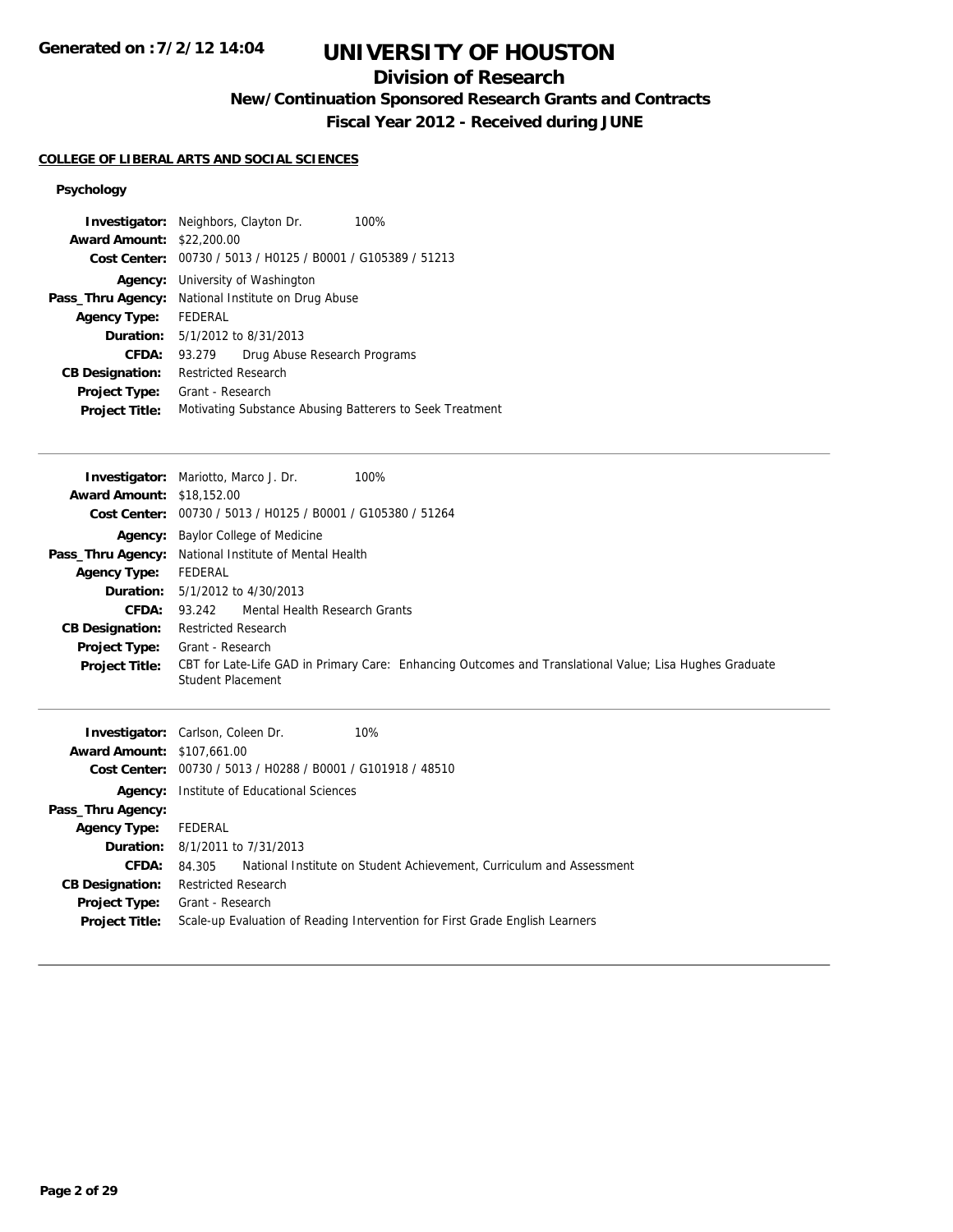# **UNIVERSITY OF HOUSTON**

## **Division of Research**

**New/Continuation Sponsored Research Grants and Contracts**

**Fiscal Year 2012 - Received during JUNE**

## **COLLEGE OF LIBERAL ARTS AND SOCIAL SCIENCES**

### **Psychology**

|                                  | <b>Investigator:</b> Zvolensky, Michael Dr.<br>100%                              |  |
|----------------------------------|----------------------------------------------------------------------------------|--|
| <b>Award Amount: \$23,278.00</b> |                                                                                  |  |
|                                  | Cost Center: 00730 / 5043 / H0125 / B0001 / G104303 / 49960                      |  |
|                                  | <b>Agency:</b> Massachusetts General Hospital - East                             |  |
|                                  | <b>Pass_Thru Agency:</b> National Institute on Drug Abuse                        |  |
| <b>Agency Type:</b>              | FEDERAL                                                                          |  |
|                                  | <b>Duration:</b> 9/1/2011 to 5/31/2013                                           |  |
| CFDA:                            | Drug Abuse Research Programs<br>93.279                                           |  |
| <b>CB Designation:</b>           | <b>Restricted Research</b>                                                       |  |
| <b>Project Type:</b>             | Contract - Research                                                              |  |
| <b>Project Title:</b>            | Integrated Treatment for Smoking Cessation and Anxiety in People Living with HIV |  |
|                                  |                                                                                  |  |

### **COLLEGE OF NATURAL SCIENCES AND MATHEMATICS**

### **Biology/Biochemistry**

|                        | <b>Investigator:</b> Widger, William R. Dr.<br>20% |
|------------------------|----------------------------------------------------|
| <b>Award Amount:</b>   | \$30,000.00                                        |
| Cost Center:           | 00730 / 5022 / H0546 / B0001 / G105322 / 51037     |
|                        | <b>Agency:</b> Sandia National Laboratories        |
| Pass_Thru Agency:      |                                                    |
| <b>Agency Type:</b>    | <b>PROFIT</b>                                      |
|                        | <b>Duration:</b> $6/1/2012$ to $3/31/2013$         |
| CFDA:                  |                                                    |
| <b>CB Designation:</b> | <b>Restricted Research</b>                         |
| <b>Project Type:</b>   | Contract - Research                                |
| <b>Project Title:</b>  | Development of Bacteriophage Analytical Pipeline   |

| <b>Investigator:</b> Wells, Dan E. Dr.                            |                                                          |                                                             | 100%                                                     |
|-------------------------------------------------------------------|----------------------------------------------------------|-------------------------------------------------------------|----------------------------------------------------------|
| <b>Award Amount: \$177,104.00</b>                                 |                                                          |                                                             |                                                          |
|                                                                   |                                                          | Cost Center: 00730 / 5014 / H0104 / B0100 / G105088 / 51069 |                                                          |
|                                                                   | <b>Agency:</b> Texas Higher Education Coordinating Board |                                                             |                                                          |
| <b>Pass_Thru Agency:</b> USE DED000; U.S. Department of Education |                                                          |                                                             |                                                          |
| <b>Agency Type:</b>                                               | FEDERAL                                                  |                                                             |                                                          |
|                                                                   |                                                          | <b>Duration:</b> 4/11/2012 to 8/13/2013                     |                                                          |
| CFDA:                                                             |                                                          |                                                             | 84.378 2+2+2 DOEd College Access Challenge Grant Program |
| <b>CB Designation:</b>                                            |                                                          | Non Restricted Research                                     |                                                          |
| <b>Project Type:</b>                                              | Grant - Research                                         |                                                             |                                                          |
| <b>Project Title:</b>                                             |                                                          | <b>THECB Comprehensive Student Success Program</b>          |                                                          |
|                                                                   |                                                          |                                                             |                                                          |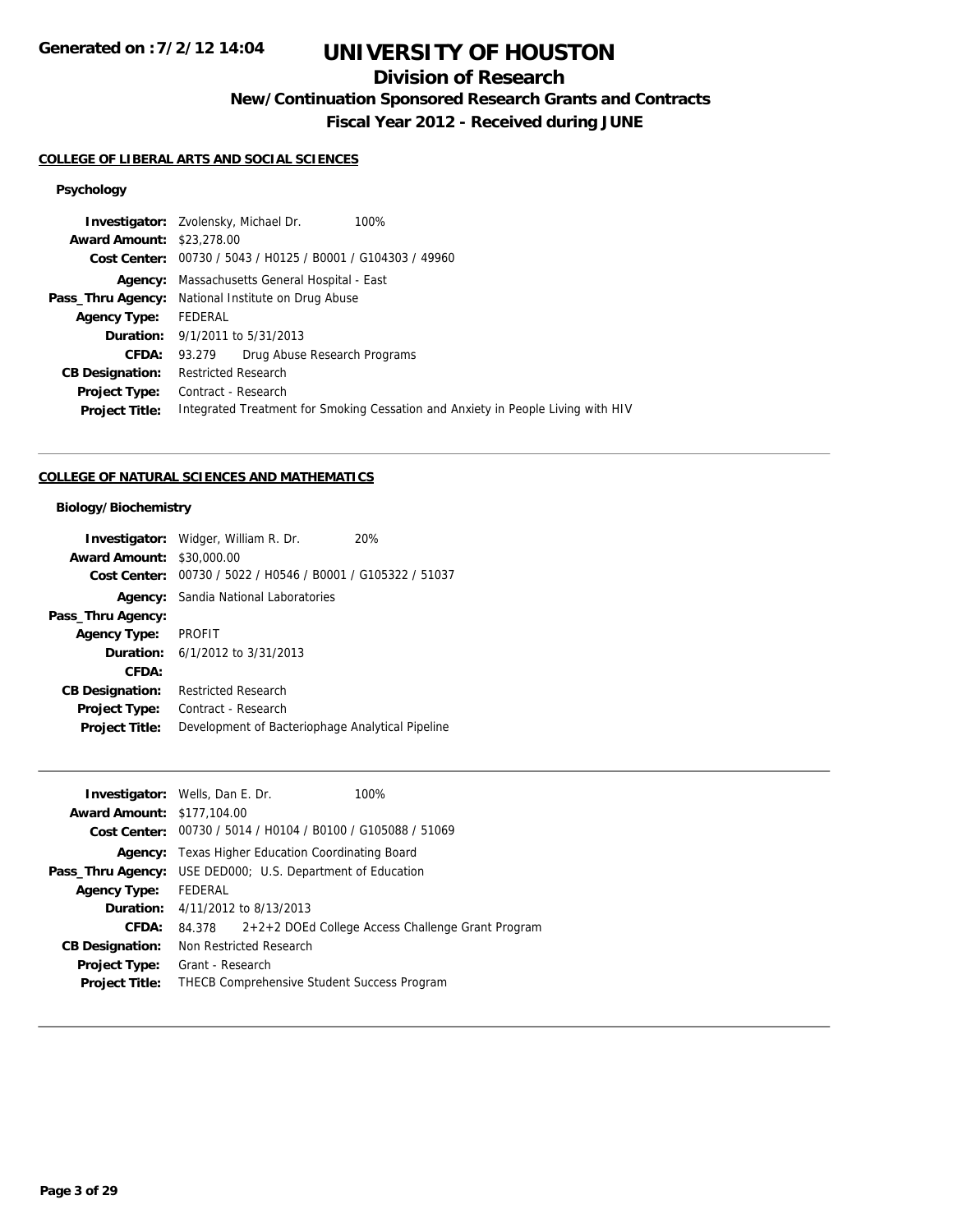## **Division of Research**

**New/Continuation Sponsored Research Grants and Contracts**

**Fiscal Year 2012 - Received during JUNE**

#### **COLLEGE OF NATURAL SCIENCES AND MATHEMATICS**

### **Biology/Biochemistry**

|                                  | <b>Investigator:</b> Gunaratne, Preethi Dr.<br>100%                    |  |  |
|----------------------------------|------------------------------------------------------------------------|--|--|
| <b>Award Amount: \$13,967.00</b> |                                                                        |  |  |
|                                  | Cost Center: 00730 / 5013 / H0104 / B0001 / G104141 / 49375            |  |  |
|                                  | <b>Agency:</b> Baylor College of Medicine                              |  |  |
|                                  | <b>Pass_Thru Agency:</b> National Institute of Mental Health           |  |  |
| <b>Agency Type:</b>              | FEDERAL                                                                |  |  |
|                                  | <b>Duration:</b> 8/1/2011 to 8/31/2012                                 |  |  |
| CFDA:                            | 93.242 Mental Health Research Grants                                   |  |  |
| <b>CB Designation:</b>           | <b>Restricted Research</b>                                             |  |  |
| <b>Project Type:</b>             | Grant - Research                                                       |  |  |
| <b>Project Title:</b>            | The Genetic and Genomic Study of microRNA in Bipolar and Schizophrenia |  |  |
|                                  |                                                                        |  |  |

|                                   | <b>Investigator:</b> Roman, Gregg Dr.<br>55%                                                 |
|-----------------------------------|----------------------------------------------------------------------------------------------|
| <b>Award Amount: \$216,588,35</b> |                                                                                              |
|                                   | Cost Center: 00730 / 5013 / H0104 / B0001 / G102906 / 49082                                  |
|                                   | <b>Agency:</b> Defense Advanced Research Projects Agency                                     |
| Pass_Thru Agency:                 |                                                                                              |
| <b>Agency Type:</b>               | FEDERAL                                                                                      |
|                                   | <b>Duration:</b> 6/23/2011 to 12/22/2013                                                     |
| CFDA:                             | Research and Technology Development<br>12.910                                                |
| <b>CB Designation:</b>            | <b>Restricted Research</b>                                                                   |
| <b>Project Type:</b>              | Grant - Research                                                                             |
| <b>Project Title:</b>             | A Critical Examination: Transduction of Molecular Vibrations by Drosophila Odorant Receptors |
|                                   |                                                                                              |

|                                  | <b>Investigator:</b> Pennings, Steve Dr.<br>50%        |                                                                                                        |  |  |
|----------------------------------|--------------------------------------------------------|--------------------------------------------------------------------------------------------------------|--|--|
| <b>Award Amount: \$37,030.50</b> |                                                        |                                                                                                        |  |  |
|                                  |                                                        | Cost Center: 00730 / 5015 / H0104 / B0001 / G103682 / 50335                                            |  |  |
|                                  | <b>Agency:</b> Texas A&M University                    |                                                                                                        |  |  |
|                                  |                                                        | <b>Pass_Thru Agency:</b> U.S. Department of Commerce - National Oceanic and Atmospheric Administration |  |  |
| <b>Agency Type:</b>              | FEDERAL                                                |                                                                                                        |  |  |
|                                  | <b>Duration:</b> 2/1/2012 to 1/31/2013                 |                                                                                                        |  |  |
|                                  | Sea Grant Support<br><b>CFDA:</b> 11.417               |                                                                                                        |  |  |
| <b>CB Designation:</b>           | <b>Restricted Research</b>                             |                                                                                                        |  |  |
|                                  | <b>Project Type:</b> Grant - Research                  |                                                                                                        |  |  |
| <b>Project Title:</b>            | Mangroves invading Texas salt marshes: does it matter? |                                                                                                        |  |  |
|                                  |                                                        |                                                                                                        |  |  |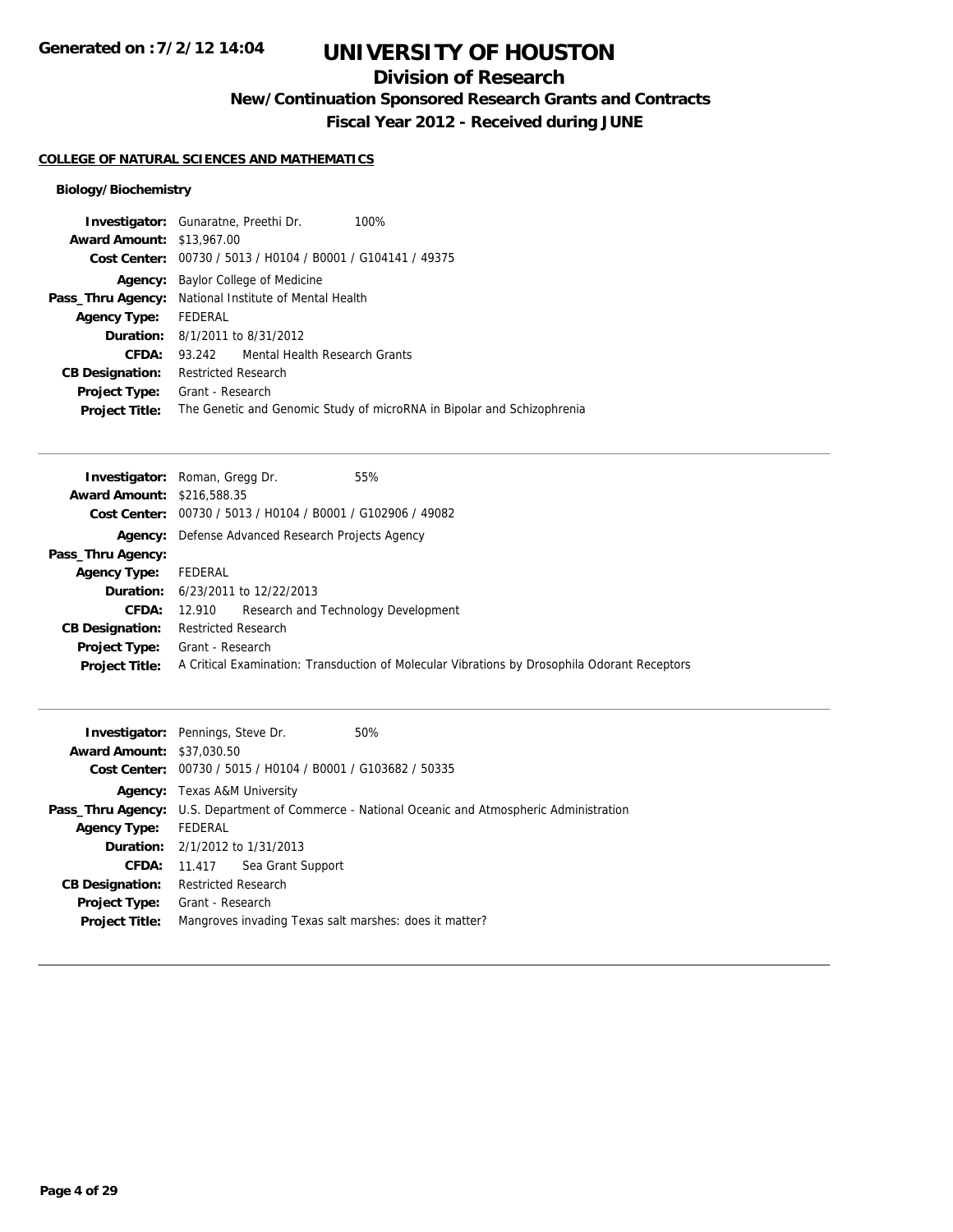## **Division of Research**

**New/Continuation Sponsored Research Grants and Contracts**

**Fiscal Year 2012 - Received during JUNE**

### **COLLEGE OF NATURAL SCIENCES AND MATHEMATICS**

### **Center for Nuclear Receptors and Cell Signaling**

|                                  | <b>Investigator:</b> Gustafsson, Jan-Ake Dr.<br>50%                  |  |  |
|----------------------------------|----------------------------------------------------------------------|--|--|
| <b>Award Amount: \$93,646.00</b> |                                                                      |  |  |
|                                  | Cost Center: 00730 / 5013 / H0515 / B0001 / G103783 / 51230          |  |  |
| Agency:                          | National Institute of Environmental Health Sciences                  |  |  |
| Pass_Thru Agency:                |                                                                      |  |  |
| <b>Agency Type:</b>              | FEDERAL                                                              |  |  |
|                                  | <b>Duration:</b> 5/8/2012 to 4/30/2013                               |  |  |
| <b>CFDA:</b>                     | Biological Response to Environmental Health Hazards<br>93.113        |  |  |
| <b>CB Designation:</b>           | <b>Restricted Research</b>                                           |  |  |
| <b>Project Type:</b>             | Grant - Research                                                     |  |  |
| <b>Project Title:</b>            | Detection of Obesogens and Diabetogens by Zebrafish Screening Models |  |  |

|                                  | <b>Investigator:</b> Bondesson Bolin, Eva Maria Dr. 50%              |
|----------------------------------|----------------------------------------------------------------------|
| <b>Award Amount: \$93,646.00</b> |                                                                      |
|                                  | Cost Center: 00730 / 5013 / H0515 / B0001 / G103783 / 51230          |
| Agency:                          | National Institute of Environmental Health Sciences                  |
| Pass_Thru Agency:                |                                                                      |
| <b>Agency Type:</b>              | FEDERAL                                                              |
|                                  | <b>Duration:</b> 5/8/2012 to 4/30/2013                               |
| CFDA:                            | Biological Response to Environmental Health Hazards<br>93.113        |
| <b>CB Designation:</b>           | <b>Restricted Research</b>                                           |
| <b>Project Type:</b>             | Grant - Research                                                     |
| <b>Project Title:</b>            | Detection of Obesogens and Diabetogens by Zebrafish Screening Models |
|                                  |                                                                      |

|                                  | <b>Investigator:</b> Frigo, Daniel Dr.                           | 100%                                            |
|----------------------------------|------------------------------------------------------------------|-------------------------------------------------|
| <b>Award Amount: \$75,000.00</b> |                                                                  |                                                 |
|                                  | Cost Center: 00730 / 5013 / H0515 / B0001 / G102530 / 48804      |                                                 |
| Agency:                          | National Institute of Diabetes and Digestive and Kidney Diseases |                                                 |
| Pass_Thru Agency:                |                                                                  |                                                 |
| <b>Agency Type:</b>              | FEDERAL                                                          |                                                 |
|                                  | <b>Duration:</b> $7/1/2011$ to $6/30/2013$                       |                                                 |
| CFDA:                            | 93.847                                                           | Diabetes, Endocrinology and Metabolism Research |
| <b>CB Designation:</b>           | <b>Restricted Research</b>                                       |                                                 |
| <b>Project Type:</b>             | Grant - Research                                                 |                                                 |
| <b>Project Title:</b>            | Androgenic Regulation of Autophagy in the Prostate               |                                                 |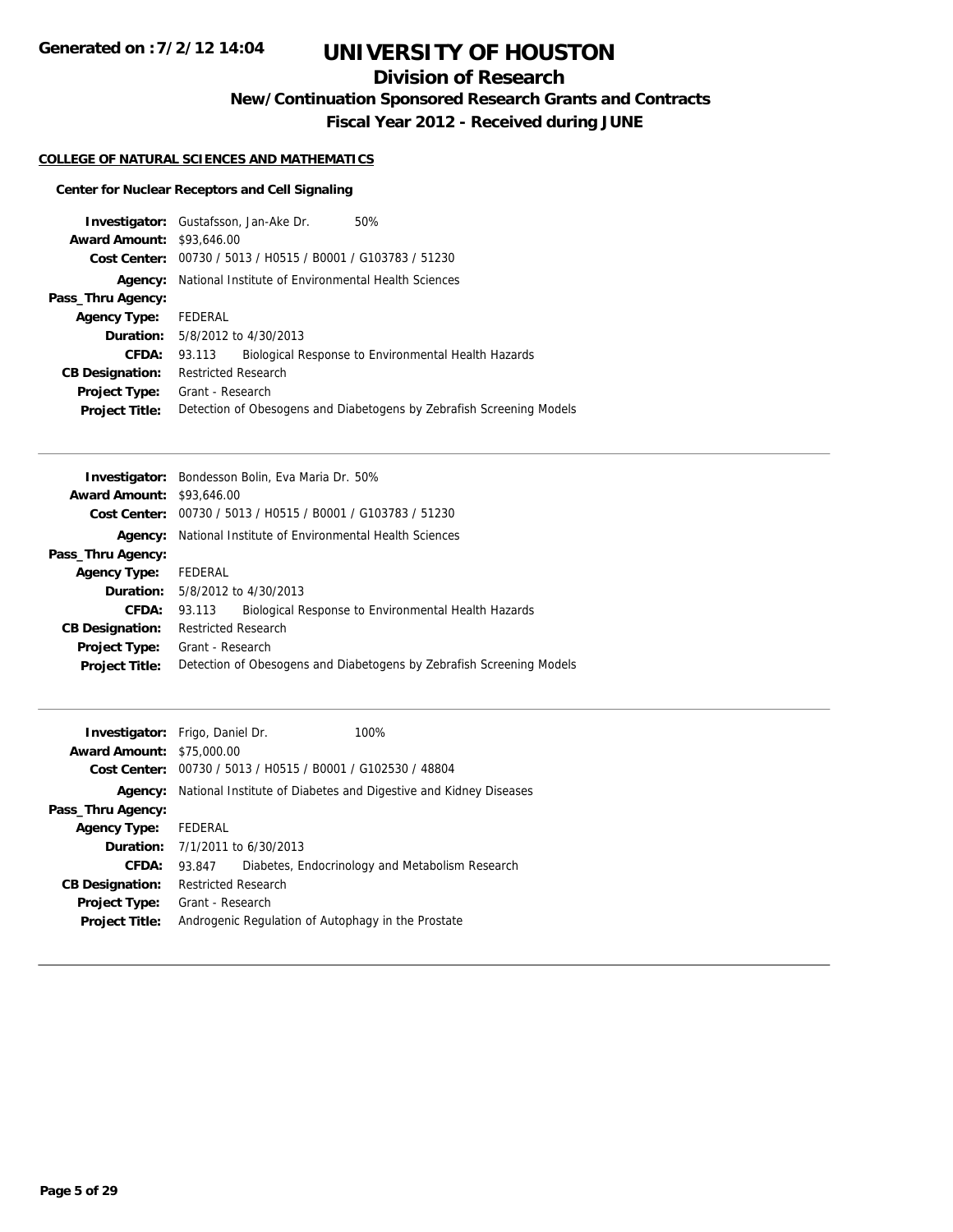# **UNIVERSITY OF HOUSTON**

## **Division of Research**

**New/Continuation Sponsored Research Grants and Contracts**

**Fiscal Year 2012 - Received during JUNE**

### **COLLEGE OF NATURAL SCIENCES AND MATHEMATICS**

### **Chemistry**

|                                   | 100%<br><b>Investigator:</b> Halasyamani, P. Shiv Dr.                                                                                                       |
|-----------------------------------|-------------------------------------------------------------------------------------------------------------------------------------------------------------|
| <b>Award Amount: \$347,958.00</b> |                                                                                                                                                             |
|                                   | Cost Center: 00730 / 5013 / H0107 / B0001 / G100502 / 47322                                                                                                 |
|                                   | <b>Agency:</b> U.S. Department of Energy                                                                                                                    |
| Pass_Thru Agency:                 |                                                                                                                                                             |
| <b>Agency Type:</b>               | FEDERAL                                                                                                                                                     |
|                                   | <b>Duration:</b> $9/1/2010$ to $8/31/2013$                                                                                                                  |
| <b>CFDA:</b>                      | Office of Energy Research Financial Assistance Program<br>81.049                                                                                            |
| <b>CB Designation:</b>            | <b>Restricted Research</b>                                                                                                                                  |
| <b>Project Type:</b>              | Grant - Research                                                                                                                                            |
| <b>Project Title:</b>             | Controlling Magnetic and Ferroelectric Order Through Geometry: Synthesis, Ab Initio Theory, and Characterization of<br>New Multi-Ferroic Fluoride Materials |

| 100%<br><b>Investigator:</b> Gilbertson, Scott Dr.            |  |
|---------------------------------------------------------------|--|
| <b>Award Amount: \$364,432.00</b>                             |  |
| Cost Center: 00730 / 5013 / H0107 / B0001 / G100192 / 46240   |  |
| <b>Agency:</b> National Institute of General Medical Sciences |  |
|                                                               |  |
| FEDERAL<br><b>Agency Type:</b>                                |  |
| <b>Duration:</b> $6/1/2010$ to $5/31/2013$                    |  |
| Trans-NIH Research Support<br>93.310                          |  |
| <b>Restricted Research</b>                                    |  |
| Grant - Research                                              |  |
| Pilot Scale Libraries Based on Biologically Active Scaffolds  |  |
|                                                               |  |

### **Computer Science**

| <b>Investigator:</b> Shah, Shishir Dr.                      | 25% |
|-------------------------------------------------------------|-----|
| <b>Award Amount: \$2,210.75</b>                             |     |
| Cost Center: 00730 / 5022 / H0246 / B0001 / G103484 / 49089 |     |
| <b>Agency:</b> BP America                                   |     |
|                                                             |     |
| PROFIT                                                      |     |
| <b>Duration:</b> 5/26/2011 to 8/1/2012                      |     |
|                                                             |     |
| <b>Restricted Research</b>                                  |     |
| Contract - Research                                         |     |
| Towards Automating Improvements in Sub-Salt Interpretation  |     |
|                                                             |     |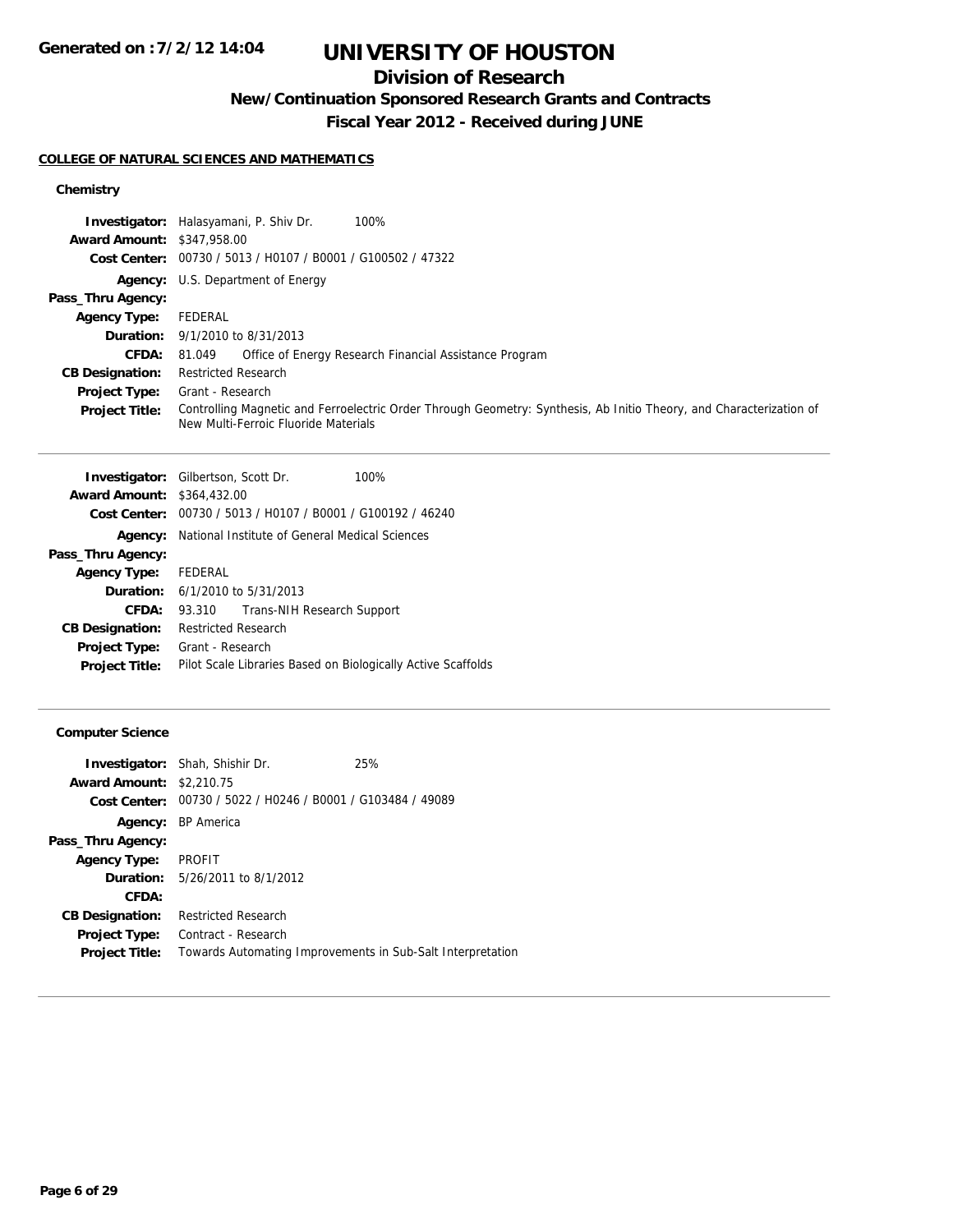## **Division of Research**

**New/Continuation Sponsored Research Grants and Contracts**

**Fiscal Year 2012 - Received during JUNE**

### **COLLEGE OF NATURAL SCIENCES AND MATHEMATICS**

#### **Computer Science**

| <b>Investigator:</b> Garbey, Marc Dr. |                                                             |                                             | 100%                                                                      |
|---------------------------------------|-------------------------------------------------------------|---------------------------------------------|---------------------------------------------------------------------------|
| <b>Award Amount: \$59,143.00</b>      |                                                             |                                             |                                                                           |
|                                       | Cost Center: 00730 / 5013 / H0108 / B0001 / G096524 / 44267 |                                             |                                                                           |
| Agency:                               | University of Florida                                       |                                             |                                                                           |
| Pass_Thru Agency:                     | National Institutes of Health                               |                                             |                                                                           |
| <b>Agency Type:</b>                   | FEDERAL                                                     |                                             |                                                                           |
|                                       | <b>Duration:</b> 4/15/2009 to 3/31/2013                     |                                             |                                                                           |
| CFDA:                                 | 93.837                                                      | <b>Heart and Vascular Diseases Research</b> |                                                                           |
| <b>CB Designation:</b>                | <b>Restricted Research</b>                                  |                                             |                                                                           |
| <b>Project Type:</b>                  | Grant - Research                                            |                                             |                                                                           |
| <b>Project Title:</b>                 |                                                             |                                             | Multiscale Network Modeling of Hemodynamically-Driven Vascular Adaptation |
|                                       |                                                             |                                             |                                                                           |

|                        | <b>Investigator:</b> Kakadiaris, Ioannis Dr.                | 25% |
|------------------------|-------------------------------------------------------------|-----|
| <b>Award Amount:</b>   | \$2,210.75                                                  |     |
|                        | Cost Center: 00730 / 5022 / H0246 / B0001 / G103484 / 49089 |     |
|                        | Agency: BP America                                          |     |
| Pass_Thru Agency:      |                                                             |     |
| <b>Agency Type:</b>    | <b>PROFIT</b>                                               |     |
|                        | <b>Duration:</b> 5/26/2011 to 8/1/2012                      |     |
| CFDA:                  |                                                             |     |
| <b>CB Designation:</b> | <b>Restricted Research</b>                                  |     |
| Project Type:          | Contract - Research                                         |     |
| <b>Project Title:</b>  | Towards Automating Improvements in Sub-Salt Interpretation  |     |
|                        |                                                             |     |

| <b>Award Amount: \$60,000.00</b> | <b>Investigator:</b> Fofanov, Yuriy Dr.<br>Cost Center: 00730 / 5022 / H0546 / B0001 / G105322 / 51037 | 40% |
|----------------------------------|--------------------------------------------------------------------------------------------------------|-----|
|                                  | <b>Agency:</b> Sandia National Laboratories                                                            |     |
| Pass_Thru Agency:                |                                                                                                        |     |
| <b>Agency Type:</b>              | <b>PROFIT</b>                                                                                          |     |
|                                  | <b>Duration:</b> $6/1/2012$ to $3/31/2013$                                                             |     |
| CFDA:                            |                                                                                                        |     |
| <b>CB Designation:</b>           | <b>Restricted Research</b>                                                                             |     |
| <b>Project Type:</b>             | Contract - Research                                                                                    |     |
| <b>Project Title:</b>            | Development of Bacteriophage Analytical Pipeline                                                       |     |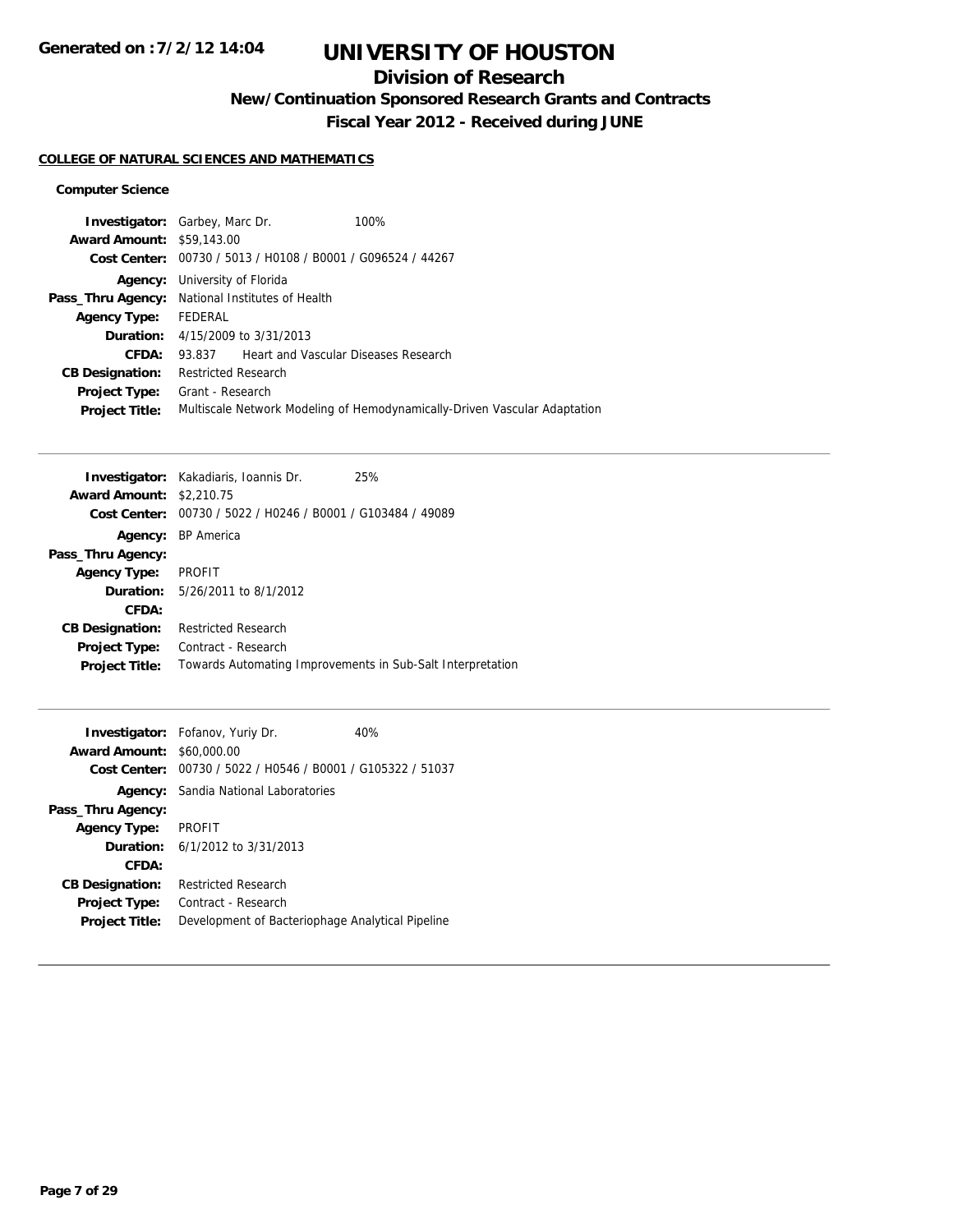## **Division of Research**

**New/Continuation Sponsored Research Grants and Contracts**

**Fiscal Year 2012 - Received during JUNE**

#### **COLLEGE OF NATURAL SCIENCES AND MATHEMATICS**

#### **Computer Science**

|                                   | 37.5%<br><b>Investigator:</b> Chapman, Barbara M. Dr.                                                          |
|-----------------------------------|----------------------------------------------------------------------------------------------------------------|
| <b>Award Amount: \$347,499.75</b> |                                                                                                                |
|                                   | Cost Center: 00730 / 5013 / H0546 / B0001 / G104076 / 51085                                                    |
|                                   | <b>Agency:</b> National Science Foundation                                                                     |
| Pass_Thru Agency:                 |                                                                                                                |
| <b>Agency Type:</b>               | FEDERAL                                                                                                        |
|                                   | <b>Duration:</b> $6/1/2012$ to $5/31/2015$                                                                     |
| <b>CFDA:</b>                      | 47.080 Office of Cyberinfrastructure                                                                           |
| <b>CB Designation:</b>            | <b>Restricted Research</b>                                                                                     |
| Project Type:                     | Grant - Research                                                                                               |
| <b>Project Title:</b>             | SI2-SSI: Collaborative Research: A Glass Box Approach to Enabling Open, Deep Interactions in the HPC Toolchain |

| <b>Investigator:</b> Kakadiaris, Ioannis Dr.<br>50%          |  |
|--------------------------------------------------------------|--|
| <b>Award Amount: \$27,477.50</b>                             |  |
| Cost Center: 00730 / 5013 / H0246 / B0001 / G104830 / 50407  |  |
| Rice University<br>Agency:                                   |  |
| National Library of Medicine<br>Pass_Thru Agency:            |  |
| <b>FEDERAL</b>                                               |  |
| <b>Duration:</b> 1/1/2012 to 12/31/2012                      |  |
| Medical Library Assistance<br>93.879                         |  |
| Non Restricted Research                                      |  |
| Grant - Research                                             |  |
| NLM Training Program in Biomedical Informatics: Yifeng Jiang |  |
|                                                              |  |

| <b>Award Amount: \$231,666.50</b>      | 25%<br><b>Investigator:</b> Gabriel, Edgar Dr.<br>Cost Center: 00730 / 5013 / H0546 / B0001 / G104076 / 51085                      |
|----------------------------------------|------------------------------------------------------------------------------------------------------------------------------------|
|                                        | <b>Agency:</b> National Science Foundation                                                                                         |
| Pass_Thru Agency:                      |                                                                                                                                    |
| <b>Agency Type:</b>                    | FEDERAL                                                                                                                            |
|                                        | <b>Duration:</b> 6/1/2012 to 5/31/2015                                                                                             |
| <b>CFDA:</b>                           | Office of Cyberinfrastructure<br>47.080                                                                                            |
| <b>CB Designation:</b>                 | <b>Restricted Research</b>                                                                                                         |
| Project Type:<br><b>Project Title:</b> | Grant - Research<br>SI2-SSI: Collaborative Research: A Glass Box Approach to Enabling Open, Deep Interactions in the HPC Toolchain |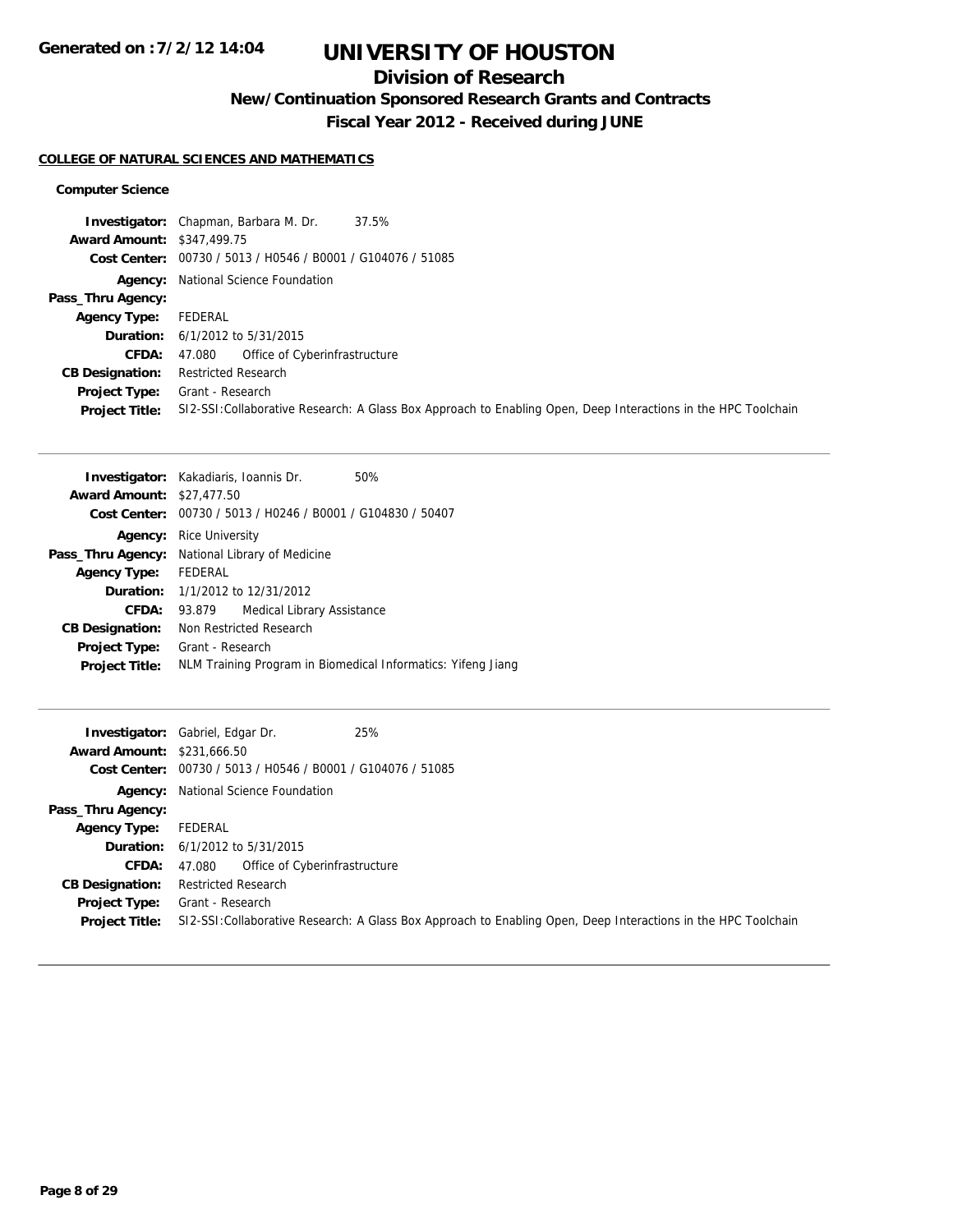# **UNIVERSITY OF HOUSTON**

## **Division of Research**

**New/Continuation Sponsored Research Grants and Contracts**

**Fiscal Year 2012 - Received during JUNE**

#### **COLLEGE OF NATURAL SCIENCES AND MATHEMATICS**

### **Earth & Atmospheric Sciences**

| <b>Investigator:</b> Mann, Paul Dr. |                                                             | 100% |
|-------------------------------------|-------------------------------------------------------------|------|
| <b>Award Amount: \$120,000.00</b>   |                                                             |      |
|                                     | Cost Center: 00730 / 5022 / H0109 / B0001 / G103956 / 49251 |      |
|                                     | <b>Agency:</b> Various Private Profit Agencies              |      |
| Pass_Thru Agency:                   |                                                             |      |
| <b>Agency Type:</b>                 | PROFIT                                                      |      |
|                                     | <b>Duration:</b> 6/1/2011 to 8/31/2014                      |      |
| CFDA:                               |                                                             |      |
| <b>CB Designation:</b>              | <b>Restricted Research</b>                                  |      |
| <b>Project Type:</b>                | Contract - Research                                         |      |
| <b>Project Title:</b>               | Caribbean Basins, Tectonics, and Hydrocarbons - Phase III   |      |

|                                  | <b>Investigator:</b> Brandon, Alan Dr.                                            | 100% |
|----------------------------------|-----------------------------------------------------------------------------------|------|
| <b>Award Amount: \$80,000.00</b> |                                                                                   |      |
|                                  | <b>Cost Center:</b> $00730 / 5013 / 40109 / 80001 / 6101620 / 50430$              |      |
| Agency:                          | NASA - National Aeronautics and Space Administration - Headquarters (Wash., D.C.) |      |
| Pass_Thru Agency:                |                                                                                   |      |
| <b>Agency Type:</b>              | FEDERAL                                                                           |      |
|                                  | <b>Duration:</b> 1/4/2012 to 1/3/2015                                             |      |
| CFDA:                            | Aerospace Education Services Program<br>43.001                                    |      |
| <b>CB Designation:</b>           | <b>Restricted Research</b>                                                        |      |
| Project Type:                    | Grant - Research                                                                  |      |
| <b>Project Title:</b>            | Isotopic Investigations of Planetary and Solar System Materials                   |      |
|                                  |                                                                                   |      |

| <b>Award Amount: \$35,000.00</b> | <b>Investigator:</b> Bhattacharya, Janok Dr.<br>100%<br>Cost Center: 00730 / 5022 / H0109 / B0001 / G094776 / 40027 |
|----------------------------------|---------------------------------------------------------------------------------------------------------------------|
|                                  | <b>Agency:</b> Various Private Profit Agencies                                                                      |
| Pass_Thru Agency:                |                                                                                                                     |
| <b>Agency Type:</b>              | <b>PROFIT</b>                                                                                                       |
|                                  | <b>Duration:</b> $1/1/2007$ to $12/31/2012$                                                                         |
| CFDA:                            |                                                                                                                     |
| <b>CB Designation:</b>           | <b>Restricted Research</b>                                                                                          |
| <b>Project Type:</b>             | Contract - Research                                                                                                 |
| <b>Project Title:</b>            | Quantitative Sedimentology Research Consortium                                                                      |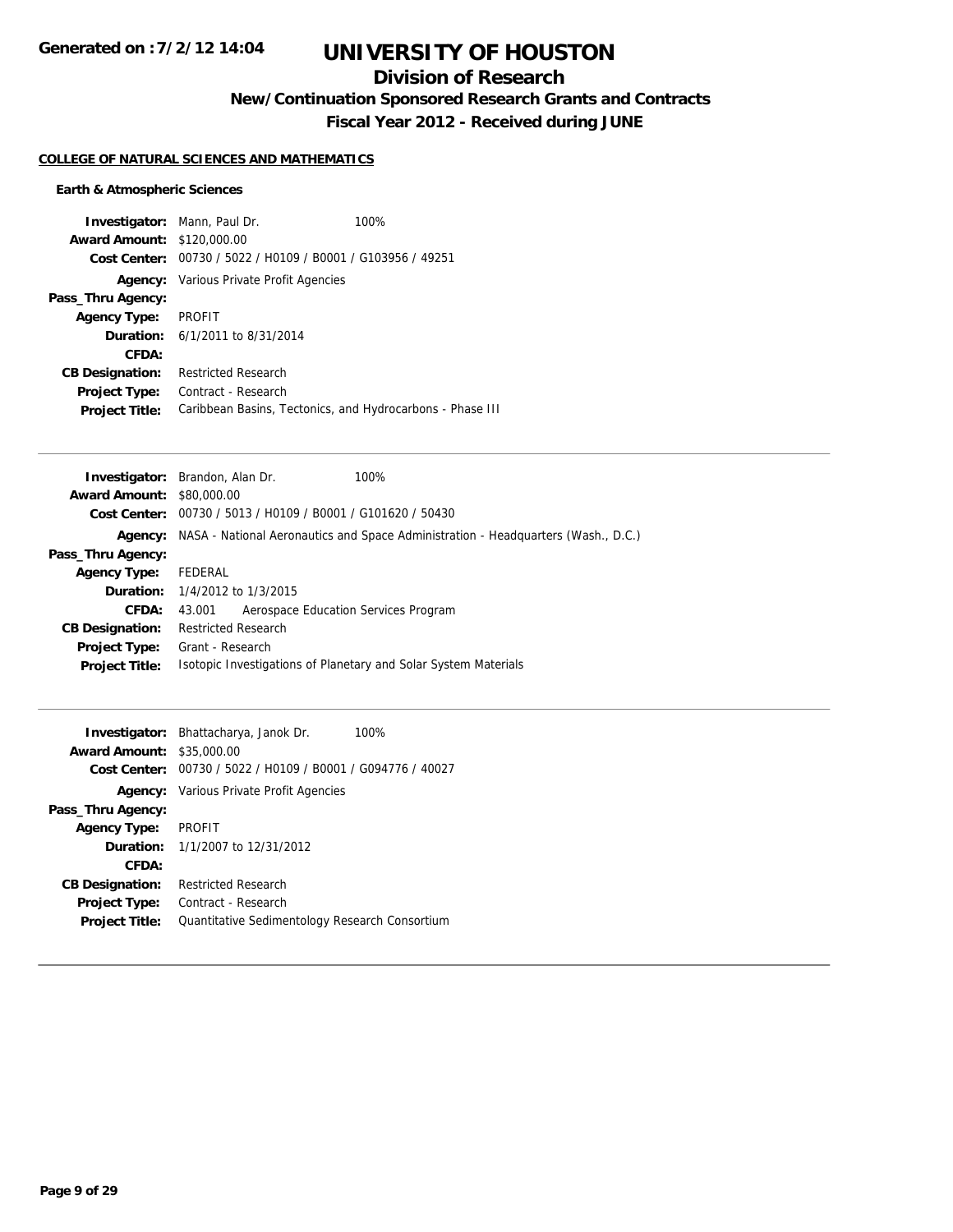## **Division of Research**

**New/Continuation Sponsored Research Grants and Contracts**

**Fiscal Year 2012 - Received during JUNE**

#### **COLLEGE OF NATURAL SCIENCES AND MATHEMATICS**

#### **Earth & Atmospheric Sciences**

**Investigator:** Han, De-Hua Dr. 100% **Award Amount:** \$40,000.00 **Cost Center:** 00730 / 5022 / H0109 / B0001 / G094777 / 40041 **Agency:** Various Private Profit Agencies **Pass\_Thru Agency: Agency Type:** PROFIT **Duration:** 1/1/2007 to 12/31/2020 **CFDA: CB Designation:** Restricted Research **Project Type:** Contract - Research **Project Title:** Fluid & Rock Properties and Seismic Hydrocarbon Indicators

**Investigator:** Mann, Paul Dr. 100% **Award Amount:** \$58,658.00 **Cost Center:** 00730 / 5013 / H0109 / B0001 / G105234 / 51088 **Agency:** National Science Foundation **Pass\_Thru Agency: Agency Type:** FEDERAL **Duration:** 5/23/2012 to 9/30/2012 **CFDA:** 47.050 Geosciences **CB Designation:** Restricted Research **Project Type:** Grant - Research **Project Title:** Collaborative Research: How is Rifting Exhuming the Youngest High-Pressure and Ultrahigh-pressure (HP/UHP) Rocks on Earth?

#### **Mathematics**

|                                 | 100%                                                                                                                                                                                                                                                                                                                                   |
|---------------------------------|----------------------------------------------------------------------------------------------------------------------------------------------------------------------------------------------------------------------------------------------------------------------------------------------------------------------------------------|
| <b>Award Amount: \$7,000.00</b> |                                                                                                                                                                                                                                                                                                                                        |
|                                 |                                                                                                                                                                                                                                                                                                                                        |
|                                 |                                                                                                                                                                                                                                                                                                                                        |
|                                 |                                                                                                                                                                                                                                                                                                                                        |
| Agency Type: FEDERAL            |                                                                                                                                                                                                                                                                                                                                        |
|                                 |                                                                                                                                                                                                                                                                                                                                        |
| 47.049                          |                                                                                                                                                                                                                                                                                                                                        |
|                                 |                                                                                                                                                                                                                                                                                                                                        |
|                                 |                                                                                                                                                                                                                                                                                                                                        |
|                                 | Infinite Dimensional and Stochastic Dynamical Systems and Their Applications                                                                                                                                                                                                                                                           |
|                                 | <b>Investigator:</b> Timofeyev, Ilya Dr.<br>Cost Center: 00730 / 5013 / H0110 / B0001 / G105237 / 51196<br><b>Agency:</b> University of Minnesota<br>Pass_Thru Agency: National Science Foundation<br><b>Duration:</b> 9/10/2012 to 12/10/2012<br>Mathematical and Physical Sciences<br><b>Restricted Research</b><br>Grant - Research |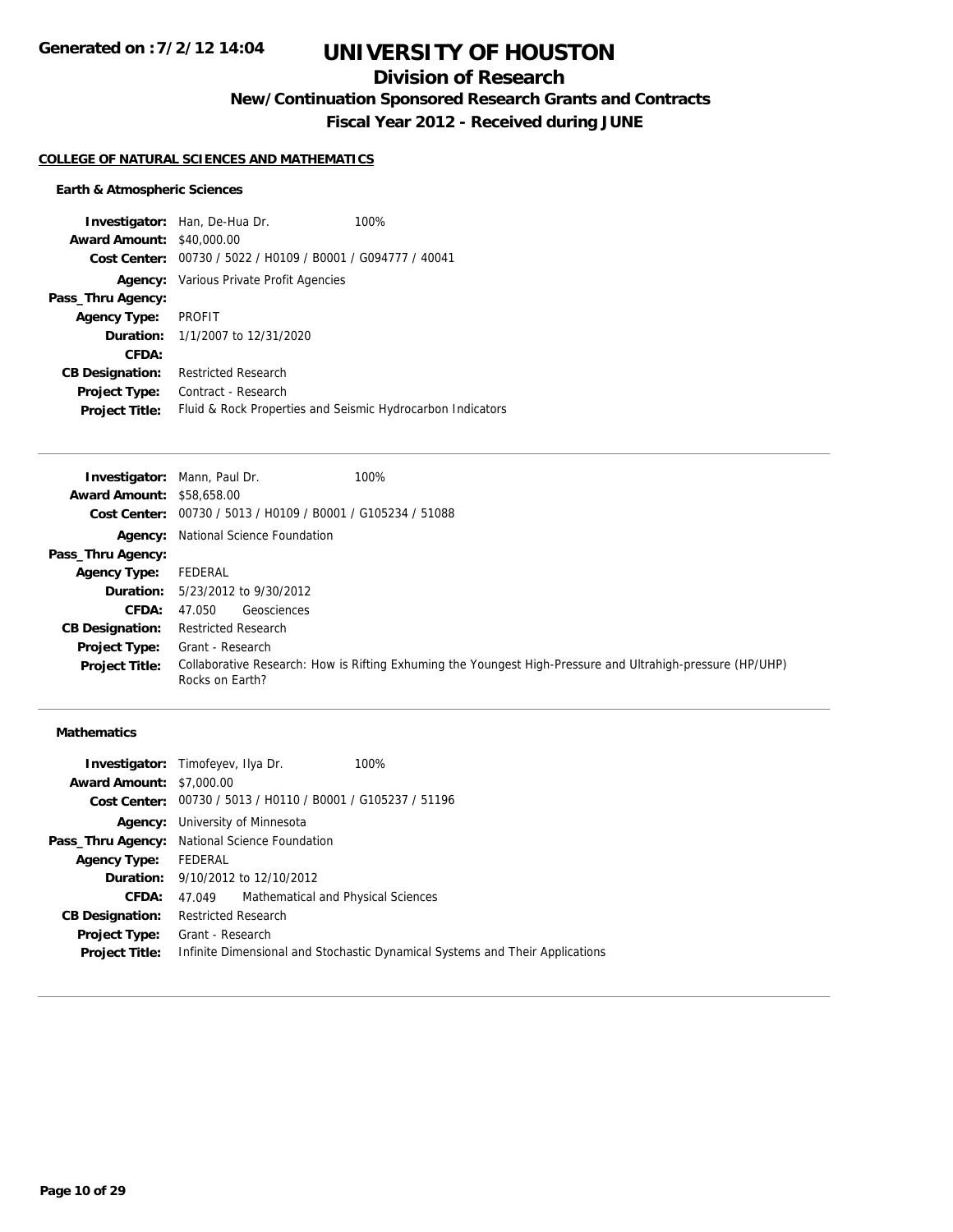# **UNIVERSITY OF HOUSTON**

## **Division of Research**

**New/Continuation Sponsored Research Grants and Contracts**

**Fiscal Year 2012 - Received during JUNE**

#### **COLLEGE OF NATURAL SCIENCES AND MATHEMATICS**

### **Mathematics**

|                                 | <b>Investigator:</b> Morgan, Jeffrey Dr.                    | 100%                                                                     |
|---------------------------------|-------------------------------------------------------------|--------------------------------------------------------------------------|
| <b>Award Amount: \$1,573.00</b> |                                                             |                                                                          |
|                                 | Cost Center: 00730 / 5018 / H0110 / B0100 / G100874 / 45748 |                                                                          |
| Agency:                         | University of Texas at Austin                               |                                                                          |
|                                 | <b>Pass_Thru Agency:</b> Texas Education Agency             |                                                                          |
| <b>Agency Type: STATE</b>       |                                                             |                                                                          |
|                                 | <b>Duration:</b> 8/1/2009 to 5/31/2011                      |                                                                          |
| CFDA:                           |                                                             |                                                                          |
| <b>CB Designation:</b>          | Non Restricted Research                                     |                                                                          |
| <b>Project Type:</b>            | Grant - Research                                            |                                                                          |
| <b>Project Title:</b>           |                                                             | TeachHouston-Replicating the UTeach Program at the University of Houston |
|                                 |                                                             |                                                                          |

|                                                             | 100%                                                                                                                                                                                                                         |
|-------------------------------------------------------------|------------------------------------------------------------------------------------------------------------------------------------------------------------------------------------------------------------------------------|
|                                                             |                                                                                                                                                                                                                              |
| Cost Center: 00730 / 5018 / H0110 / B0100 / G103561 / 49388 |                                                                                                                                                                                                                              |
|                                                             |                                                                                                                                                                                                                              |
|                                                             |                                                                                                                                                                                                                              |
| <b>STATE</b>                                                |                                                                                                                                                                                                                              |
|                                                             |                                                                                                                                                                                                                              |
|                                                             |                                                                                                                                                                                                                              |
| Non Restricted Research                                     |                                                                                                                                                                                                                              |
| Grant - Research                                            |                                                                                                                                                                                                                              |
| Beginning Teacher Induction and Mentoring (BTIM) Grant      |                                                                                                                                                                                                                              |
|                                                             | <b>Investigator:</b> Morgan, Jeffrey Dr.<br><b>Award Amount: \$6,095,00</b><br><b>Agency:</b> University of Texas at Austin<br><b>Pass_Thru Agency:</b> Texas Education Agency<br><b>Duration:</b> $3/1/2011$ to $5/31/2012$ |

### **Physics**

|                                  | <b>Investigator:</b> Pinsky, Lawrence S. Dr.<br>50%                                                   |
|----------------------------------|-------------------------------------------------------------------------------------------------------|
| <b>Award Amount: \$27,250.00</b> |                                                                                                       |
|                                  | Cost Center: 00730 / 5043 / H0112 / B0001 / G104670 / 50110                                           |
|                                  | <b>Agency:</b> Wyle Science Technology and Engineering Group                                          |
|                                  | Pass_Thru Agency: NASA - National Aeronautics and Space Administration - Marshall Space Flight Center |
| <b>Agency Type:</b>              | FEDERAL                                                                                               |
|                                  | <b>Duration:</b> 11/28/2011 to 9/25/2012                                                              |
| <b>CFDA:</b>                     | National Aeronautics and Space Administration<br>43.000                                               |
| <b>CB Designation:</b>           | <b>Restricted Research</b>                                                                            |
| Project Type:                    | Contract - Research                                                                                   |
| <b>Project Title:</b>            | Medipix 3 Collaboration and support for on orbit technology development and demonstration             |
|                                  |                                                                                                       |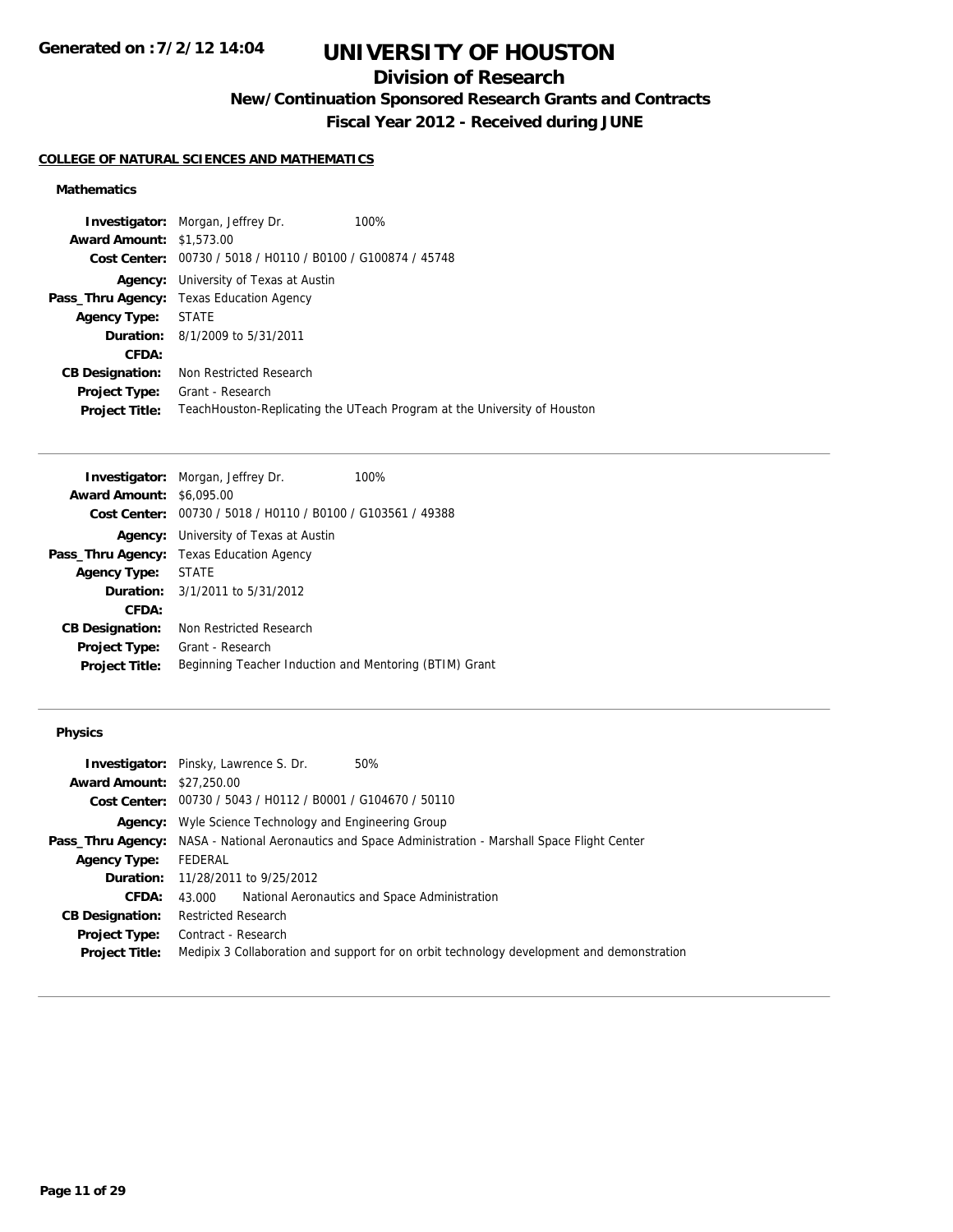# **UNIVERSITY OF HOUSTON**

## **Division of Research**

**New/Continuation Sponsored Research Grants and Contracts**

**Fiscal Year 2012 - Received during JUNE**

### **COLLEGE OF NATURAL SCIENCES AND MATHEMATICS**

### **Physics**

|                                   | 100%<br><b>Investigator:</b> Whitehead, Lisa Dr.                                        |
|-----------------------------------|-----------------------------------------------------------------------------------------|
| <b>Award Amount: \$181,000.00</b> |                                                                                         |
|                                   | Cost Center: 00730 / 5013 / H0112 / B0001 / G104646 / 51197                             |
|                                   | <b>Agency:</b> U.S. Department of Energy                                                |
| Pass_Thru Agency:                 |                                                                                         |
| <b>Agency Type:</b>               | FEDERAL                                                                                 |
|                                   | <b>Duration:</b> 7/1/2012 to 6/30/2013                                                  |
| <b>CFDA:</b>                      | Office of Energy Research Financial Assistance Program<br>81.049                        |
| <b>CB Designation:</b>            | <b>Restricted Research</b>                                                              |
| Project Type:                     | Grant - Research                                                                        |
| <b>Project Title:</b>             | Precision Measurement of Electron Antineutrino Disappearance in the Daya Bay Experiment |
|                                   |                                                                                         |

| <b>Investigator:</b> Weglein, Arthur Dr.                    | 100% |
|-------------------------------------------------------------|------|
| <b>Award Amount: \$49,700.00</b>                            |      |
| Cost Center: 00730 / 5022 / H0112 / B0001 / G094786 / 40040 |      |
| <b>Agency:</b> Various Private Profit Agencies              |      |
|                                                             |      |
| <b>PROFIT</b>                                               |      |
| <b>Duration:</b> 1/1/2007 to 12/31/2014                     |      |
|                                                             |      |
| <b>Restricted Research</b>                                  |      |
| Contract - Research                                         |      |
| Mission-Oriented Seismic Research Program                   |      |
|                                                             |      |

### **COLLEGE OF OPTOMETRY**

### **Optometry, Community**

|                        | 100%<br><b>Investigator:</b> Bergmanson, Jan P. G. Dr.                  |
|------------------------|-------------------------------------------------------------------------|
| <b>Award Amount:</b>   | \$20,000.00                                                             |
|                        | Cost Center: 00730 / 5022 / H0114 / B0001 / G099822 / 45027             |
|                        | <b>Agency:</b> Cooper Vision, Inc.                                      |
| Pass_Thru Agency:      |                                                                         |
| <b>Agency Type:</b>    | PROFIT                                                                  |
|                        | <b>Duration:</b> 8/3/2009 to 8/31/2013                                  |
| CFDA:                  |                                                                         |
| <b>CB Designation:</b> | <b>Restricted Research</b>                                              |
| <b>Project Type:</b>   | Contract - Research                                                     |
| <b>Project Title:</b>  | Clinical Evaluation of Silicone Hydrogel (SiHy) Contact Lenses CV-09-23 |
|                        |                                                                         |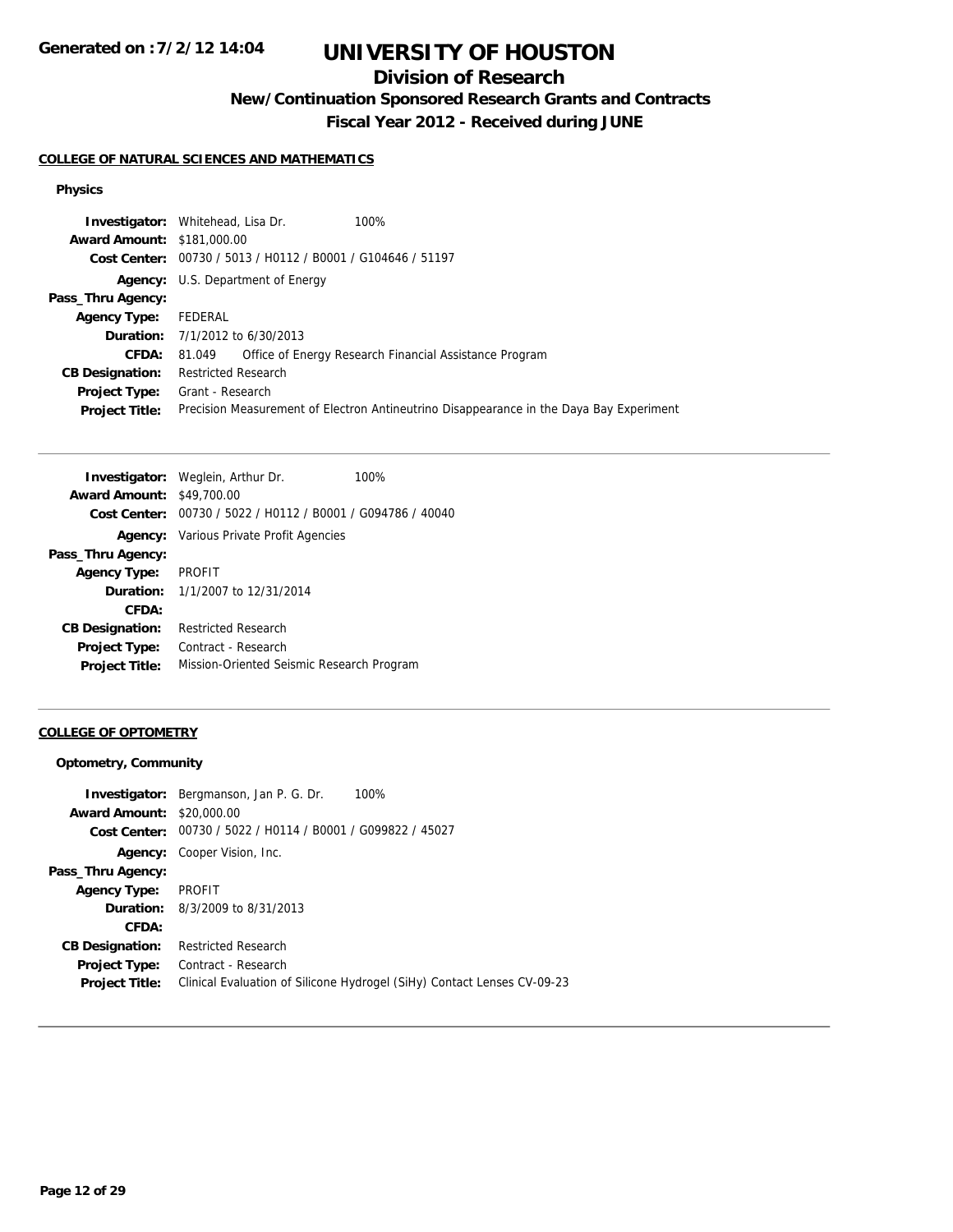## **Division of Research**

**New/Continuation Sponsored Research Grants and Contracts**

**Fiscal Year 2012 - Received during JUNE**

#### **COLLEGE OF OPTOMETRY**

### **Optometry, Community**

|                                  | <b>Investigator:</b> Glasser, Adrian Dr.                    | 100% |
|----------------------------------|-------------------------------------------------------------|------|
| <b>Award Amount: \$17,500.00</b> |                                                             |      |
|                                  | Cost Center: 00730 / 5022 / H0114 / B0001 / G089898 / 35548 |      |
|                                  | <b>Agency:</b> Various Private Profit Agencies              |      |
| Pass_Thru Agency:                |                                                             |      |
| <b>Agency Type:</b>              | <b>PROFIT</b>                                               |      |
| <b>Duration:</b>                 | 5/1/2004 to 4/30/2014                                       |      |
| CFDA:                            |                                                             |      |
| <b>CB Designation:</b>           | <b>Restricted Research</b>                                  |      |
| Project Type:                    | Grant - Research                                            |      |
| <b>Project Title:</b>            | UHCO Accommodation and Presbyopia Research Center           |      |

| <b>Award Amount: \$60,000.00</b> | <b>Investigator:</b> Berntsen, David Dr.                    | 50%                                                                                                            |
|----------------------------------|-------------------------------------------------------------|----------------------------------------------------------------------------------------------------------------|
|                                  | Cost Center: 00730 / 5022 / H0114 / B0001 / G105382 / 51200 |                                                                                                                |
|                                  | Agency: Alcon Research Limited                              |                                                                                                                |
| Pass_Thru Agency:                |                                                             |                                                                                                                |
| <b>Agency Type:</b>              | <b>PROFIT</b>                                               |                                                                                                                |
| Duration:                        | 4/16/2012 to 4/16/2013                                      |                                                                                                                |
| CFDA:                            |                                                             |                                                                                                                |
| <b>CB Designation:</b>           | <b>Restricted Research</b>                                  |                                                                                                                |
| Project Type:                    | Contract - Research                                         |                                                                                                                |
| <b>Project Title:</b>            | Wearers                                                     | Impact of a Novel Silicone Hydrogel in Reducing Contact Lens-Related Dryness Symptoms in Existing Contact Lens |
|                                  |                                                             |                                                                                                                |
|                                  | <b>Investigator:</b> Nichols, Jason Dr.                     | 50%                                                                                                            |
| <b>Award Amount: \$60,000.00</b> |                                                             |                                                                                                                |
| <b>Cost Center:</b>              | 00730 / 5022 / H0114 / B0001 / G105382 / 51200              |                                                                                                                |
|                                  | Agency: Alcon Research Limited                              |                                                                                                                |
| Pass_Thru Agency:                |                                                             |                                                                                                                |
| <b>Agency Type:</b>              | <b>PROFIT</b>                                               |                                                                                                                |
| Duration:                        | 4/16/2012 to 4/16/2013                                      |                                                                                                                |

**Project Type: Project Title:** Impact of a Novel Silicone Hydrogel in Reducing Contact Lens-Related Dryness Symptoms in Existing Contact Lens Wearers Contract - Research

**CB Designation:** Restricted Research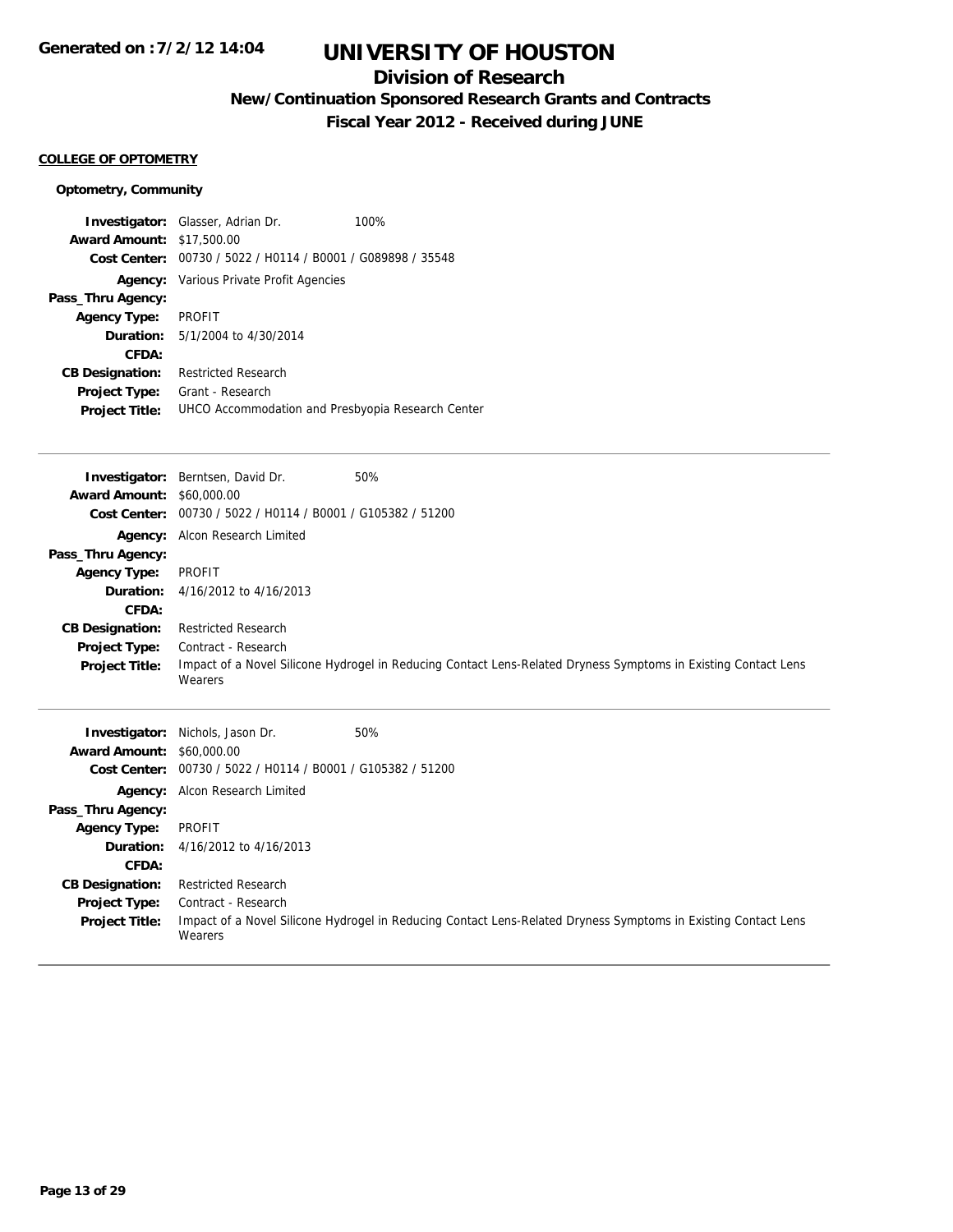## **Division of Research**

**New/Continuation Sponsored Research Grants and Contracts**

**Fiscal Year 2012 - Received during JUNE**

#### **COLLEGE OF OPTOMETRY**

#### **Optometry, Community**

**Investigator:** Berntsen, David Dr. 100% **Award Amount:** \$10,143.00 **Cost Center:** 00730 / 5022 / H0114 / B0001 / G105253 / 51086 **Agency:** Johnson & Johnson Vision Care Division **Pass\_Thru Agency: Agency Type:** PROFIT **Duration:** 4/20/2012 to 10/31/2012 **CFDA: CB Designation:** Restricted Research **Project Type:** Grant - Research **Project Title:** JJVCI Protocol CR-5143 "Evaluating CLUE: Contact Lens User Experience Questionnaires"

#### **COLLEGE OF PHARMACY**

#### **Institute for Drug Education and Research**

|                                  | <b>Investigator:</b> Chow, Diana S. L. Dr.<br>50%                                                            |
|----------------------------------|--------------------------------------------------------------------------------------------------------------|
| <b>Award Amount: \$15,000.00</b> |                                                                                                              |
|                                  | Cost Center: 00730 / 5013 / H0117 / B0001 / G105300 / 51070                                                  |
|                                  | <b>Agency:</b> Christopher and Dana Reeve Foundation                                                         |
|                                  | <b>Pass_Thru Agency:</b> U.S. Department of Defense                                                          |
| <b>Agency Type:</b>              | FEDERAL                                                                                                      |
|                                  | <b>Duration:</b> $6/1/2012$ to $5/31/2013$                                                                   |
| <b>CFDA:</b>                     | 93.853 Clinical Research Related to Neurological Disorders                                                   |
| <b>CB Designation:</b>           | <b>Restricted Research</b>                                                                                   |
| Project Type:                    | Grant - Research                                                                                             |
| <b>Project Title:</b>            | Pharmacokinetics and Pharmacodynamic Evaluations of Riluzole in 36 Acute Spinal Cord Injured (ASCI) Patients |

### **Pharmacological and Pharmaceutical Sciences**

|                                  | <b>Investigator:</b> Chow, Diana S. L. Dr.<br>50%                                                            |  |  |
|----------------------------------|--------------------------------------------------------------------------------------------------------------|--|--|
| <b>Award Amount: \$15,000.00</b> |                                                                                                              |  |  |
|                                  | Cost Center: 00730 / 5013 / H0117 / B0001 / G105300 / 51070                                                  |  |  |
|                                  | <b>Agency:</b> Christopher and Dana Reeve Foundation                                                         |  |  |
|                                  | Pass_Thru Agency: U.S. Department of Defense                                                                 |  |  |
| <b>Agency Type:</b>              | FEDERAL                                                                                                      |  |  |
|                                  | <b>Duration:</b> 6/1/2012 to 5/31/2013                                                                       |  |  |
| <b>CFDA:</b>                     | 93.853 Clinical Research Related to Neurological Disorders                                                   |  |  |
| <b>CB Designation:</b>           | <b>Restricted Research</b>                                                                                   |  |  |
| Project Type:                    | Grant - Research                                                                                             |  |  |
| <b>Project Title:</b>            | Pharmacokinetics and Pharmacodynamic Evaluations of Riluzole in 36 Acute Spinal Cord Injured (ASCI) Patients |  |  |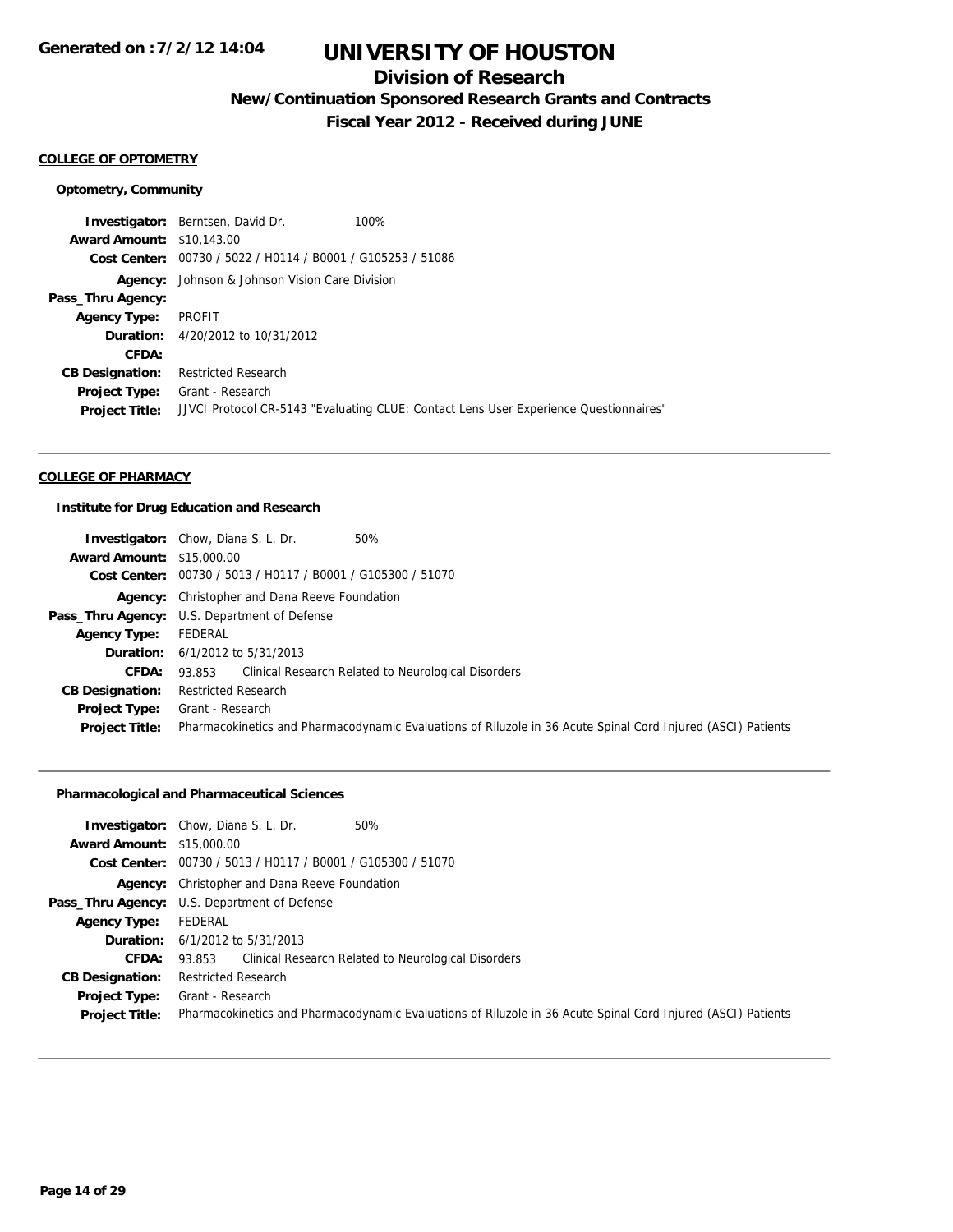## **Division of Research**

**New/Continuation Sponsored Research Grants and Contracts**

**Fiscal Year 2012 - Received during JUNE**

#### **COLLEGE OF PHARMACY**

#### **Pharmacological and Pharmaceutical Sciences**

| <b>Investigator:</b> Cuny, Gregory | 100%                                                        |  |
|------------------------------------|-------------------------------------------------------------|--|
| <b>Award Amount: \$95,019.00</b>   |                                                             |  |
| Cost Center:                       | 00730 / 5013 / H0117 / B0001 / G105191 / 50789              |  |
| Agency:                            | <b>Brandels University</b>                                  |  |
| Pass_Thru Agency:                  | National Institute of Allergy and Infectious Diseases       |  |
| <b>Agency Type:</b>                | FFDFRAL                                                     |  |
| Duration:                          | 3/1/2012 to 5/31/2013                                       |  |
| CFDA:                              | Allergy, Immunology, and Transplantation Research<br>93.855 |  |
| <b>CB Designation:</b>             | <b>Restricted Research</b>                                  |  |
| <b>Project Type:</b>               | Grant - Research                                            |  |
| <b>Project Title:</b>              | IMPDH-targeted antibiotics for select agents                |  |

#### **CULLEN COLLEGE OF ENGINEERING**

### **Center for Integrated Bio and Nano Systems**

|                                                  | Bao, Jiming Dr.<br>50%                                                                                                |
|--------------------------------------------------|-----------------------------------------------------------------------------------------------------------------------|
| Investigator:<br><b>Award Amount: \$3,000.00</b> |                                                                                                                       |
|                                                  | 00730 / 5013 / H0070 / B0001 / G105181 / 51066                                                                        |
| <b>Cost Center:</b>                              |                                                                                                                       |
| Agency:                                          | National Science Foundation                                                                                           |
| Pass_Thru Agency:                                |                                                                                                                       |
| <b>Agency Type:</b>                              | FEDERAL                                                                                                               |
| Duration:                                        | 6/1/2012 to 5/31/2017                                                                                                 |
| <b>CFDA:</b>                                     | 47.041<br><b>Engineering Grants</b>                                                                                   |
| <b>CB Designation:</b>                           | <b>Restricted Research</b>                                                                                            |
| <b>Project Type:</b>                             | Grant - Research                                                                                                      |
| <b>Project Title:</b>                            | REU Supplement: CAREER: Doped Graphene: a Transformative Paradigm for Plasmonics and Two-Dimensional<br>Nanophotonics |
|                                                  |                                                                                                                       |
|                                                  |                                                                                                                       |
| Investigator:                                    | Brankovic, Stanko Dr.<br>50%                                                                                          |
| <b>Award Amount: \$3,000.00</b>                  |                                                                                                                       |
| Cost Center:                                     | 00730 / 5013 / H0070 / B0001 / G105274 / 51265                                                                        |
| Agency:                                          | National Science Foundation                                                                                           |
| Pass_Thru Agency:                                |                                                                                                                       |
| <b>Agency Type:</b>                              | FEDERAL                                                                                                               |
| Duration:                                        | 6/21/2012 to 11/30/2015                                                                                               |
| <b>CFDA:</b>                                     | Mathematical and Physical Sciences<br>47.049                                                                          |
| <b>CB Designation:</b>                           | <b>Restricted Research</b>                                                                                            |
| Project Type:                                    | Grant - Research                                                                                                      |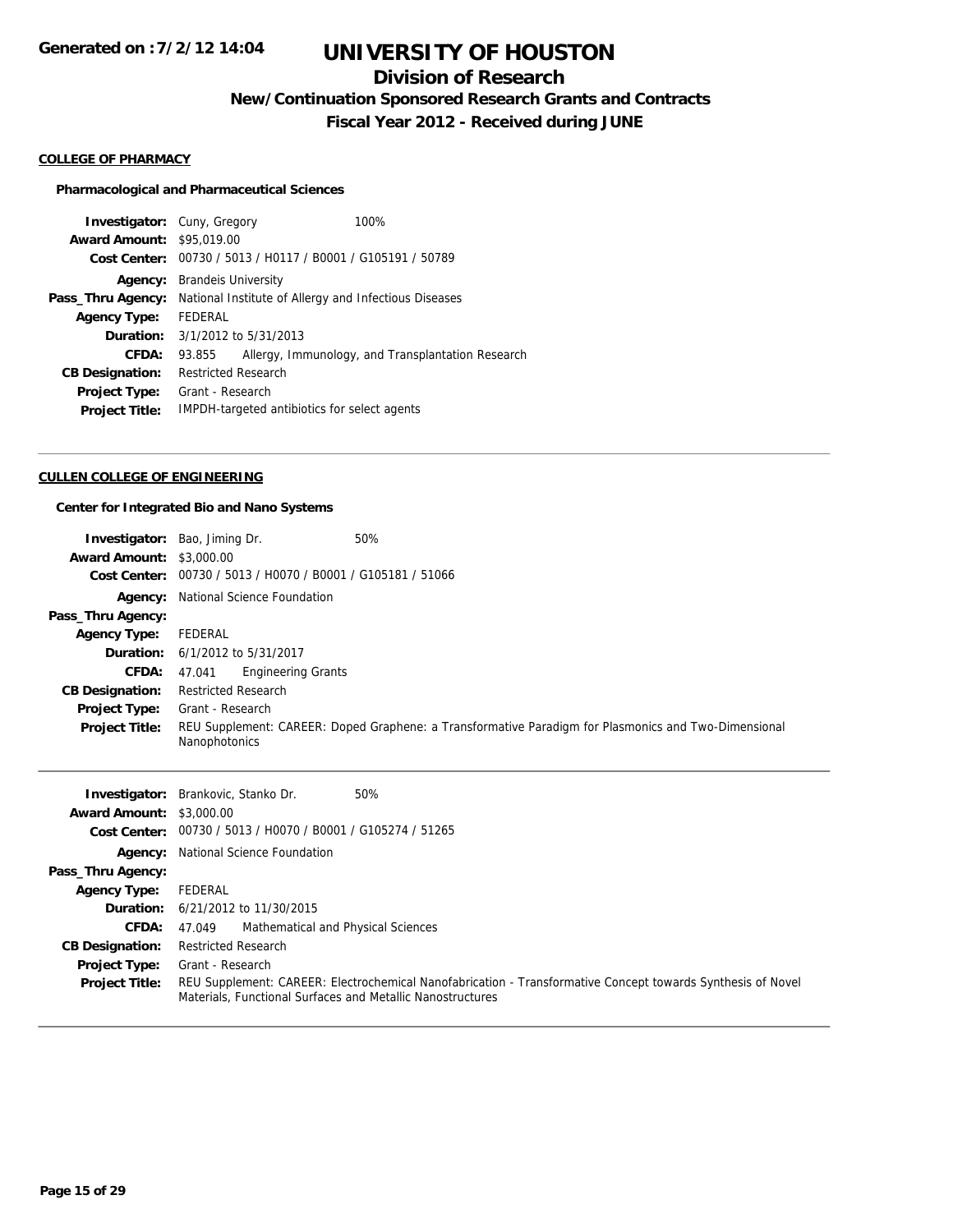# **UNIVERSITY OF HOUSTON**

## **Division of Research**

**New/Continuation Sponsored Research Grants and Contracts**

**Fiscal Year 2012 - Received during JUNE**

#### **CULLEN COLLEGE OF ENGINEERING**

### **Chemical Engineering**

|                                  | <b>Investigator:</b> Harold, Michael Dr.       | 25%                                                                 |
|----------------------------------|------------------------------------------------|---------------------------------------------------------------------|
| <b>Award Amount: \$50,000.00</b> |                                                |                                                                     |
| Cost Center:                     | 00730 / 5022 / H0067 / B0001 / G105068 / 51256 |                                                                     |
| Agency:                          | American Power Group. Inc                      |                                                                     |
| Pass_Thru Agency:                |                                                |                                                                     |
| <b>Agency Type:</b>              | PROFIT                                         |                                                                     |
|                                  | <b>Duration:</b> 4/1/2012 to 3/31/2013         |                                                                     |
| CFDA:                            |                                                |                                                                     |
| <b>CB Designation:</b>           | <b>Restricted Research</b>                     |                                                                     |
| <b>Project Type:</b>             | Contract - Research                            |                                                                     |
| <b>Project Title:</b>            |                                                | Testing of On-Road Dual Fuel Engine within Intermediate Useful Life |

|                                                | 75%                                                                                                                                                       |
|------------------------------------------------|-----------------------------------------------------------------------------------------------------------------------------------------------------------|
|                                                |                                                                                                                                                           |
| 00730 / 5022 / H0067 / B0001 / G105068 / 51256 |                                                                                                                                                           |
|                                                |                                                                                                                                                           |
|                                                |                                                                                                                                                           |
| <b>PROFIT</b>                                  |                                                                                                                                                           |
|                                                |                                                                                                                                                           |
|                                                |                                                                                                                                                           |
| <b>Restricted Research</b>                     |                                                                                                                                                           |
| Contract - Research                            |                                                                                                                                                           |
|                                                | Testing of On-Road Dual Fuel Engine within Intermediate Useful Life                                                                                       |
|                                                | <b>Investigator:</b> Muncrief, Rachel Dr.<br><b>Award Amount: \$150,000.00</b><br>American Power Group. Inc<br><b>Duration:</b> $4/1/2012$ to $3/31/2013$ |

| <b>Award Amount: \$100,000.00</b>      | 100%<br><b>Investigator:</b> Rimer, Jeffrey Dr.                                                                  |
|----------------------------------------|------------------------------------------------------------------------------------------------------------------|
|                                        | Cost Center: 00730 / 5021 / H0067 / B0001 / G104618 / 51257                                                      |
|                                        | <b>Agency:</b> Petroleum Research Fund                                                                           |
| Pass_Thru Agency:                      |                                                                                                                  |
| <b>Agency Type:</b>                    | NON PROFIT                                                                                                       |
|                                        | <b>Duration:</b> 7/1/2012 to 8/31/2014                                                                           |
| CFDA:                                  |                                                                                                                  |
| <b>CB Designation:</b>                 | <b>Restricted Research</b>                                                                                       |
| Project Type:<br><b>Project Title:</b> | Grant - Research<br>Design of Zeolite Growth Modifiers: A Hierarchical Approach to Optimize Nanoporous Catalysts |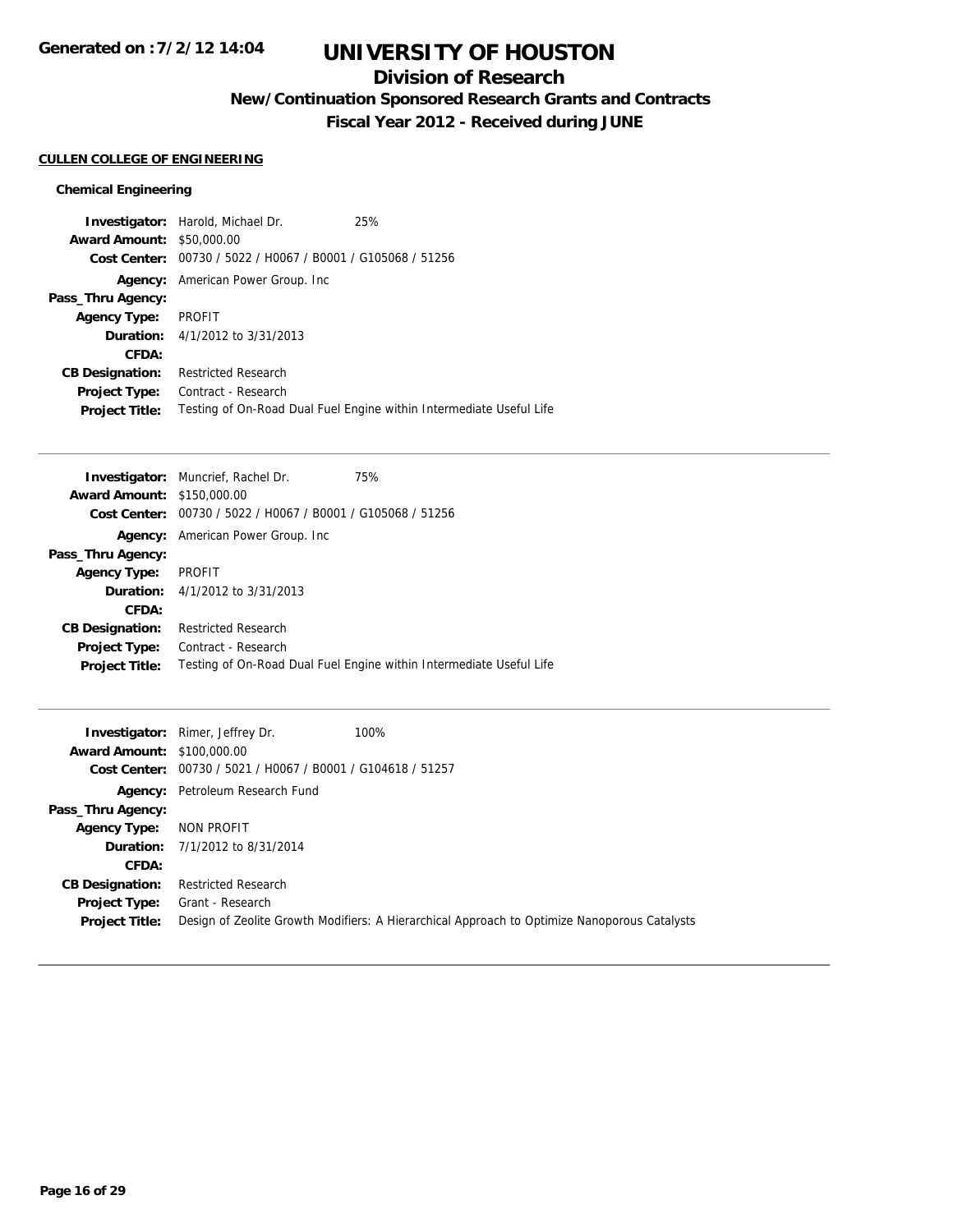## **Division of Research**

**New/Continuation Sponsored Research Grants and Contracts**

**Fiscal Year 2012 - Received during JUNE**

#### **CULLEN COLLEGE OF ENGINEERING**

#### **Chemical Engineering**

**Investigator:** Holley, Thomas Dr. 90% **Award Amount:** \$113,652.00 **Cost Center:** 00730 / 5021 / H0067 / A0001 / G105327 / 51187 **Agency:** Pandit Deendayal Petroleum University (PDPU) **Pass\_Thru Agency: Agency Type:** UNIVERSITY **Duration:** 5/30/2012 to 7/15/2012 **CFDA: CB Designation:** Non Research **Project Type:** Contract - Instruction **Project Title:** Study in Houston Program

|                                  | <b>Investigator:</b> Doxastakis, Emmanouil Dr.<br>100%      |  |
|----------------------------------|-------------------------------------------------------------|--|
| <b>Award Amount: \$93,863,00</b> |                                                             |  |
|                                  | Cost Center: 00730 / 5013 / H0067 / B0001 / G102372 / 49117 |  |
|                                  | <b>Agency:</b> National Science Foundation                  |  |
| Pass_Thru Agency:                |                                                             |  |
| <b>Agency Type:</b> FEDERAL      |                                                             |  |
|                                  | <b>Duration:</b> 9/1/2011 to 8/31/2013                      |  |
| CFDA:                            | <b>Engineering Grants</b><br>47.041                         |  |
| <b>CB Designation:</b>           | <b>Restricted Research</b>                                  |  |
| <b>Project Type:</b>             | Grant - Research                                            |  |
| <b>Project Title:</b>            | Protein association in a multicomponent lipid environment   |  |
|                                  |                                                             |  |

|                                  | <b>Investigator:</b> Krishnamoorti, Ramanan Dr.<br>10% |
|----------------------------------|--------------------------------------------------------|
| <b>Award Amount: \$12,628.00</b> |                                                        |
| Cost Center:                     | 00730 / 5021 / H0067 / A0001 / G105327 / 51187         |
|                                  | Agency: Pandit Deendayal Petroleum University (PDPU)   |
| Pass_Thru Agency:                |                                                        |
| <b>Agency Type:</b>              | UNIVERSITY                                             |
|                                  | <b>Duration:</b> $5/30/2012$ to $7/15/2012$            |
| CFDA:                            |                                                        |
| <b>CB Designation:</b>           | Non Research                                           |
| <b>Project Type:</b>             | Contract - Instruction                                 |
| <b>Project Title:</b>            | Study in Houston Program                               |
|                                  |                                                        |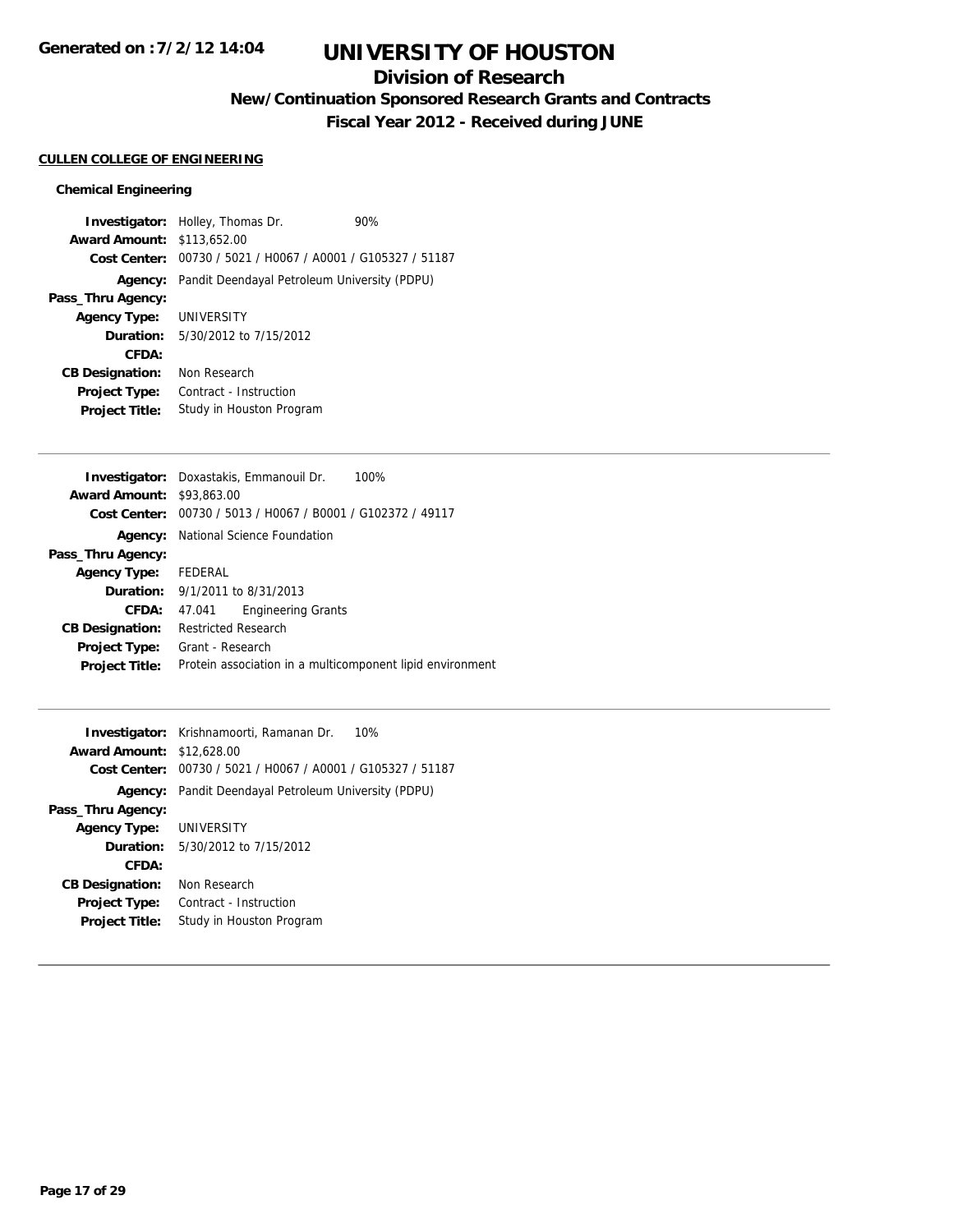## **Division of Research**

**New/Continuation Sponsored Research Grants and Contracts**

**Fiscal Year 2012 - Received during JUNE**

### **CULLEN COLLEGE OF ENGINEERING**

### **Civil Engineering**

|                                 | <b>Investigator:</b> Chellam, Shankar Dr.<br>100%                                                                                             |
|---------------------------------|-----------------------------------------------------------------------------------------------------------------------------------------------|
| <b>Award Amount: \$6,000.00</b> |                                                                                                                                               |
|                                 | Cost Center: 00730 / 5013 / H0068 / B0001 / G105062 / 51092                                                                                   |
|                                 | <b>Agency:</b> National Science Foundation                                                                                                    |
| Pass_Thru Agency:               |                                                                                                                                               |
| <b>Agency Type:</b>             | FEDERAL                                                                                                                                       |
|                                 | <b>Duration:</b> 5/31/2012 to 4/30/2013                                                                                                       |
| <b>CFDA:</b>                    | <b>Engineering Grants</b><br>47.041                                                                                                           |
| <b>CB Designation:</b>          | <b>Restricted Research</b>                                                                                                                    |
| <b>Project Type:</b>            | Grant - Research                                                                                                                              |
| <b>Project Title:</b>           | REU supplement to 'Collaborative Research: Shape Effects on Microorganism Removal by Microfiltration and<br><b>Ultrafiltration Membranes'</b> |

|                                  | 100%<br><b>Investigator:</b> Nakshatrala, Kalyana                                                  |
|----------------------------------|----------------------------------------------------------------------------------------------------|
| <b>Award Amount: \$95,284.00</b> |                                                                                                    |
|                                  | Cost Center: 00730 / 5015 / H0068 / B0001 / G104439 / 51226                                        |
|                                  | <b>Agency:</b> Texas A&M Engineering Experiment Station                                            |
|                                  | Pass_Thru Agency: National Science Foundation                                                      |
| <b>Agency Type:</b>              | FEDERAL                                                                                            |
|                                  | <b>Duration:</b> 9/1/2011 to 6/30/2013                                                             |
| <b>CFDA:</b>                     | 47.041 Engineering Grants                                                                          |
| <b>CB Designation:</b>           | <b>Restricted Research</b>                                                                         |
| <b>Project Type:</b>             | Grant - Research                                                                                   |
| <b>Project Title:</b>            | Strongly coupled fluid-structure interaction with application to blood flow in deformable arteries |
|                                  |                                                                                                    |

|                        | <b>Investigator:</b> Ayoub, Ashraf Dr.                      | 50%                                                         |
|------------------------|-------------------------------------------------------------|-------------------------------------------------------------|
| <b>Award Amount:</b>   | \$6,000.00                                                  |                                                             |
|                        | Cost Center: 00730 / 5013 / H0068 / B0001 / G105345 / 51228 |                                                             |
|                        | <b>Agency:</b> National Science Foundation                  |                                                             |
| Pass_Thru Agency:      |                                                             |                                                             |
| Agency Type: FEDERAL   |                                                             |                                                             |
|                        | <b>Duration:</b> $6/12/2012$ to $6/30/2014$                 |                                                             |
| CFDA:                  | <b>Engineering Grants</b><br>47.041                         |                                                             |
| <b>CB Designation:</b> | <b>Restricted Research</b>                                  |                                                             |
| <b>Project Type:</b>   | Grant - Research                                            |                                                             |
| <b>Project Title:</b>  |                                                             | Interface Mechanics of Masonry Panels under Biaxial Loading |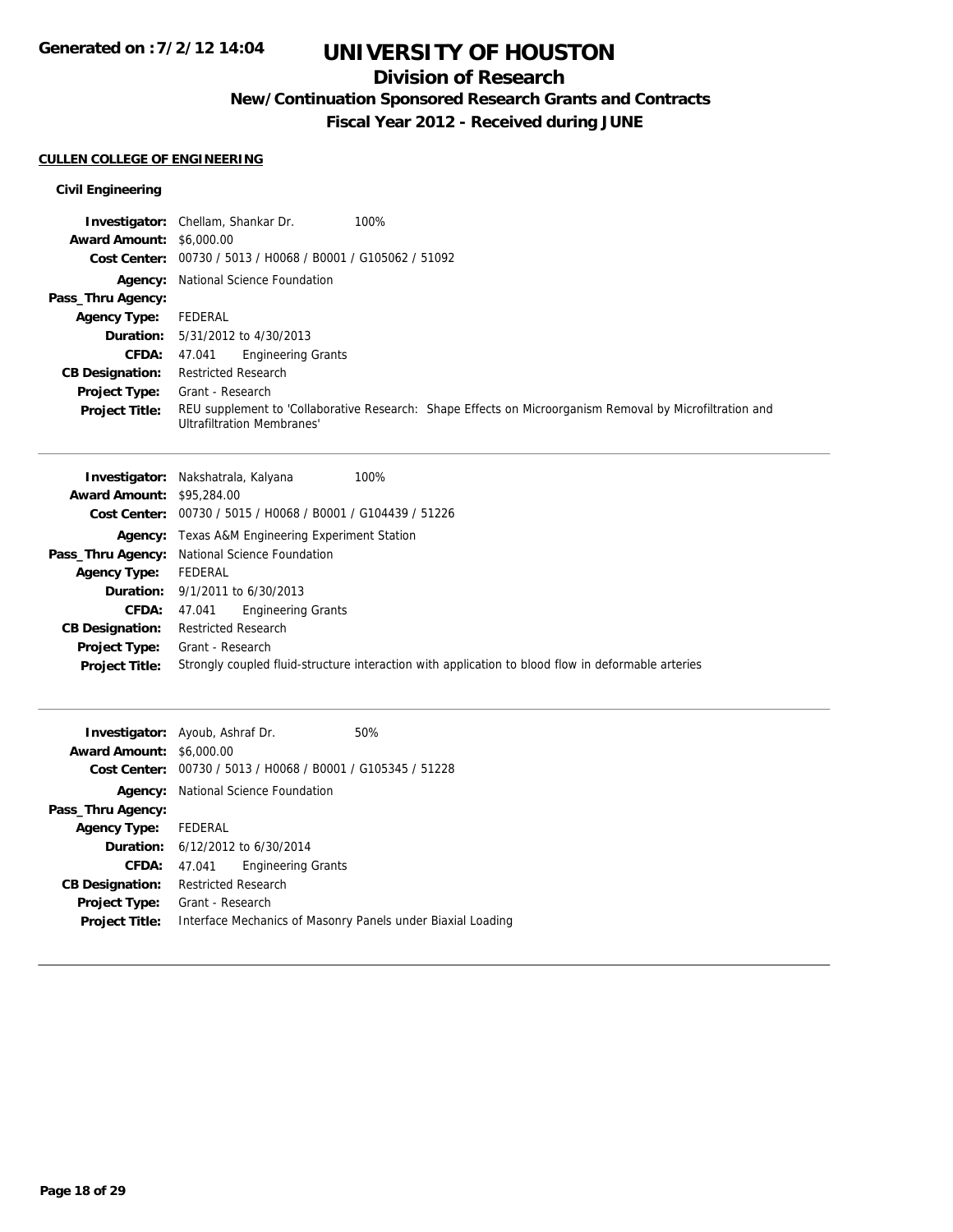## **Division of Research**

**New/Continuation Sponsored Research Grants and Contracts**

**Fiscal Year 2012 - Received during JUNE**

## **CULLEN COLLEGE OF ENGINEERING**

### **Civil Engineering**

|                                 | <b>Investigator:</b> Willam, Kaspar Dr.                     | 50%                                                         |
|---------------------------------|-------------------------------------------------------------|-------------------------------------------------------------|
| <b>Award Amount: \$6,000.00</b> |                                                             |                                                             |
|                                 | Cost Center: 00730 / 5013 / H0068 / B0001 / G105345 / 51228 |                                                             |
|                                 | <b>Agency:</b> National Science Foundation                  |                                                             |
| Pass_Thru Agency:               |                                                             |                                                             |
| Agency Type: FEDERAL            |                                                             |                                                             |
|                                 | <b>Duration:</b> $6/12/2012$ to $6/30/2014$                 |                                                             |
| CFDA:                           | <b>Engineering Grants</b><br>47.041                         |                                                             |
| <b>CB Designation:</b>          | <b>Restricted Research</b>                                  |                                                             |
| <b>Project Type:</b>            | Grant - Research                                            |                                                             |
| <b>Project Title:</b>           |                                                             | Interface Mechanics of Masonry Panels under Biaxial Loading |

|                                  | <b>Investigator:</b> Glennie, Craig Dr.<br>100%                                                                                            |
|----------------------------------|--------------------------------------------------------------------------------------------------------------------------------------------|
| <b>Award Amount: \$82,894.00</b> |                                                                                                                                            |
|                                  | Cost Center: $00730 / 5013 / 40068 / 80001 / 6104050 / 51194$                                                                              |
|                                  | <b>Agency:</b> National Science Foundation                                                                                                 |
| Pass_Thru Agency:                |                                                                                                                                            |
| <b>Agency Type:</b>              | FEDERAL                                                                                                                                    |
|                                  | <b>Duration:</b> $6/1/2012$ to $5/31/2014$                                                                                                 |
| <b>CFDA:</b>                     | Geosciences<br>47.050                                                                                                                      |
| <b>CB Designation:</b>           | <b>Restricted Research</b>                                                                                                                 |
| <b>Project Type:</b>             | Grant - Research                                                                                                                           |
| <b>Project Title:</b>            | Collaborative Research: 3-D Near-field Coseismic Deformation from DifferentialLiDAR with Application to the El<br>Mayor-Cucapah Earthquake |

|                        | <b>Investigator:</b> Rifai, Hanadi Dr. | 50%                                              |
|------------------------|----------------------------------------|--------------------------------------------------|
| <b>Award Amount:</b>   | \$33,333.50                            |                                                  |
| Cost Center:           |                                        | 00730 / 5021 / H0068 / B0001 / G103840 / 49592   |
| Agency:                | Rice University                        |                                                  |
| Pass_Thru Agency:      | Houston Endowment, Inc.                |                                                  |
| <b>Agency Type:</b>    | <b>FOUNDATION</b>                      |                                                  |
|                        | <b>Duration:</b> 6/1/2011 to 5/31/2013 |                                                  |
| CFDA:                  |                                        |                                                  |
| <b>CB Designation:</b> | <b>Restricted Research</b>             |                                                  |
| <b>Project Type:</b>   | Grant - Research                       |                                                  |
| <b>Project Title:</b>  |                                        | SSPEED Center Proposal to Houston Endowment Inc. |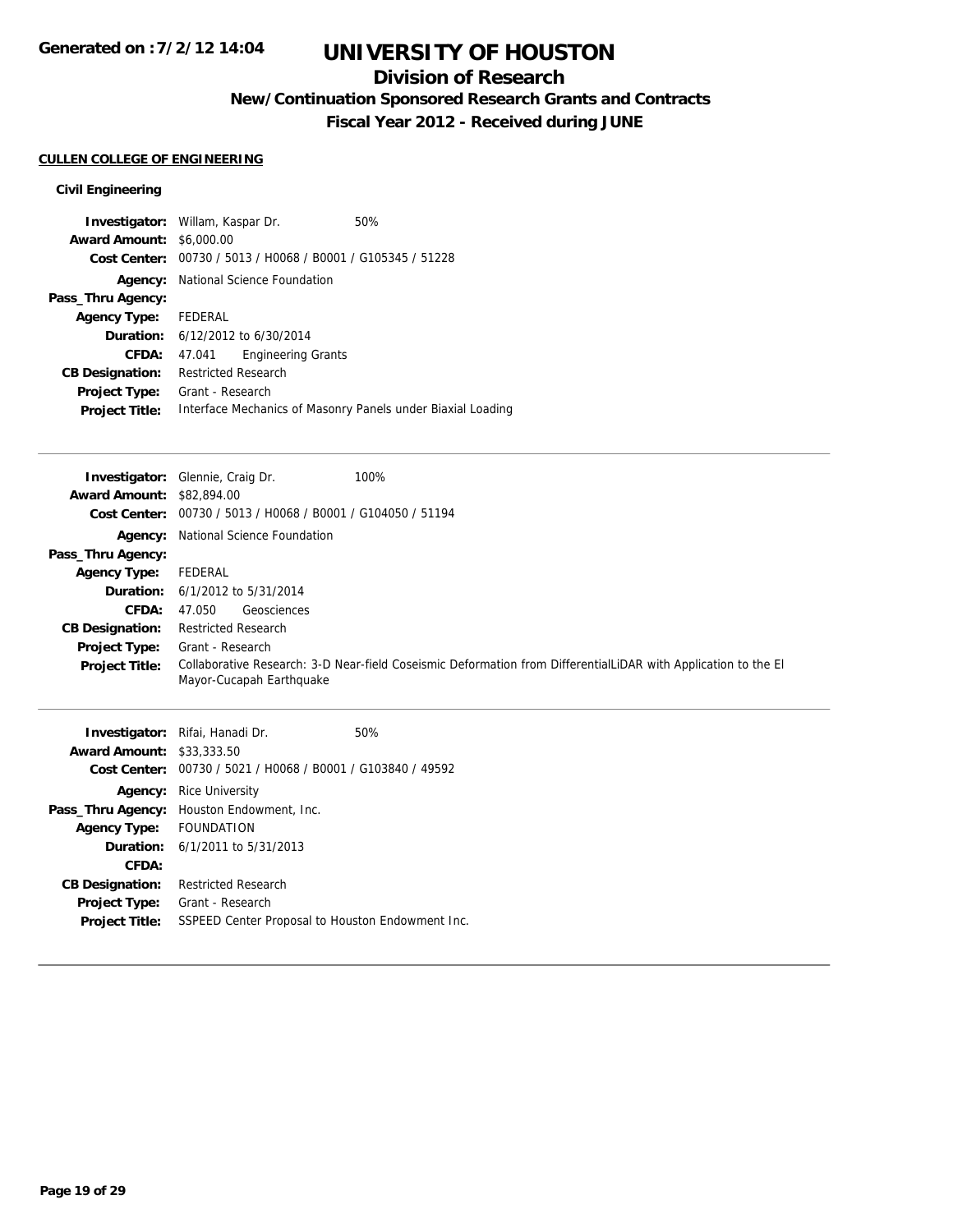## **Division of Research**

**New/Continuation Sponsored Research Grants and Contracts**

**Fiscal Year 2012 - Received during JUNE**

#### **CULLEN COLLEGE OF ENGINEERING**

### **Civil Engineering**

|                                 | <b>Investigator:</b> Chellam, Shankar Dr.<br>100%                                                               |
|---------------------------------|-----------------------------------------------------------------------------------------------------------------|
| <b>Award Amount: \$2,000.00</b> |                                                                                                                 |
|                                 | Cost Center: 00730 / 5013 / H0068 / B0001 / G100058 / 46280                                                     |
|                                 | <b>Agency:</b> National Science Foundation                                                                      |
| Pass_Thru Agency:               |                                                                                                                 |
| <b>Agency Type:</b>             | FEDERAL                                                                                                         |
|                                 | <b>Duration:</b> $5/1/2010$ to $4/30/2013$                                                                      |
| <b>CFDA:</b>                    | <b>Engineering Grants</b><br>47.041                                                                             |
| <b>CB Designation:</b>          | <b>Restricted Research</b>                                                                                      |
| <b>Project Type:</b>            | Grant - Research                                                                                                |
| <b>Project Title:</b>           | Collaborative Research: Shape Effects on Microorganism Removal by Microfiltration and Ultrafiltration Membranes |

### **Electrical & Computer Engineering**

| <b>Investigator:</b> Chen, Ji Dr.<br><b>Award Amount: \$24,000.00</b><br>Cost Center: | 00730 / 5022 / H0070 / B0001 / G101781 / 46615 | 80%                                                            |
|---------------------------------------------------------------------------------------|------------------------------------------------|----------------------------------------------------------------|
| Agency:                                                                               | Mixed Multi-Donors                             |                                                                |
| Pass_Thru Agency:                                                                     |                                                |                                                                |
| <b>Agency Type:</b>                                                                   | <b>PROFIT</b>                                  |                                                                |
|                                                                                       | <b>Duration:</b> 4/26/2010 to 1/31/2014        |                                                                |
| CFDA:                                                                                 |                                                |                                                                |
| <b>CB Designation:</b>                                                                | <b>Restricted Research</b>                     |                                                                |
| <b>Project Type:</b>                                                                  | Special Research Agreement - Research          |                                                                |
| <b>Project Title:</b>                                                                 |                                                | Membership - Center for Electromagnetic compatibility Research |

|                                   | <b>Investigator:</b> Contreras-Vidal, Jose Dr.              | 100%                                                |
|-----------------------------------|-------------------------------------------------------------|-----------------------------------------------------|
| <b>Award Amount: \$328,268.00</b> |                                                             |                                                     |
|                                   | Cost Center: 00730 / 5013 / H0070 / B0001 / G105004 / 50465 |                                                     |
| Agency:                           | National Institute of Neurological Disorders and Stroke     |                                                     |
| Pass_Thru Agency:                 |                                                             |                                                     |
| <b>Agency Type:</b>               | FEDERAL                                                     |                                                     |
|                                   | <b>Duration:</b> 11/1/2011 to 6/30/2013                     |                                                     |
| CFDA:                             | 93.853                                                      | Clinical Research Related to Neurological Disorders |
| <b>CB Designation:</b>            | <b>Restricted Research</b>                                  |                                                     |
| Project Type:                     | Grant - Research                                            |                                                     |
| <b>Project Title:</b>             | Noninvasive Neural Decoding of Walking                      |                                                     |
|                                   |                                                             |                                                     |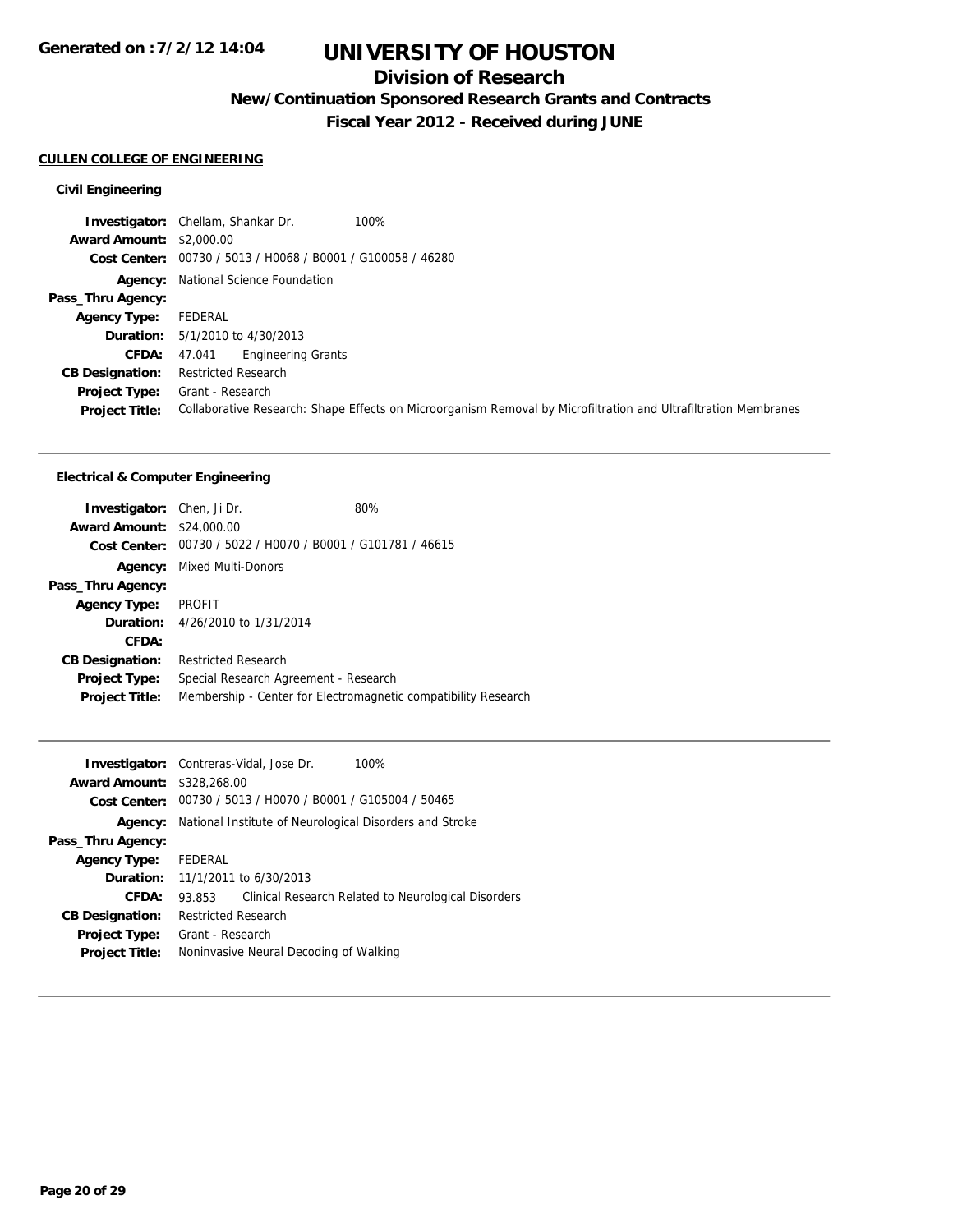# **UNIVERSITY OF HOUSTON**

## **Division of Research**

**New/Continuation Sponsored Research Grants and Contracts**

**Fiscal Year 2012 - Received during JUNE**

### **CULLEN COLLEGE OF ENGINEERING**

### **Electrical & Computer Engineering**

|                                 | <b>Investigator:</b> Brankovic, Stanko Dr.<br>50%                                                                                                                         |
|---------------------------------|---------------------------------------------------------------------------------------------------------------------------------------------------------------------------|
| <b>Award Amount: \$3,000.00</b> |                                                                                                                                                                           |
|                                 | Cost Center: 00730 / 5013 / H0070 / B0001 / G105274 / 51265                                                                                                               |
|                                 | <b>Agency:</b> National Science Foundation                                                                                                                                |
| Pass_Thru Agency:               |                                                                                                                                                                           |
| <b>Agency Type:</b>             | FEDERAL                                                                                                                                                                   |
|                                 | <b>Duration:</b> 6/21/2012 to 11/30/2015                                                                                                                                  |
| <b>CFDA:</b>                    | 47.049 Mathematical and Physical Sciences                                                                                                                                 |
| <b>CB Designation:</b>          | Restricted Research                                                                                                                                                       |
| <b>Project Type:</b>            | Grant - Research                                                                                                                                                          |
| <b>Project Title:</b>           | REU Supplement: CAREER: Electrochemical Nanofabrication - Transformative Concept towards Synthesis of Novel<br>Materials, Functional Surfaces and Metallic Nanostructures |

|                                 | <b>Investigator:</b> Kayali, Mohammad Dr.                   | 20%                                                            |
|---------------------------------|-------------------------------------------------------------|----------------------------------------------------------------|
| <b>Award Amount: \$6,000.00</b> |                                                             |                                                                |
|                                 | Cost Center: 00730 / 5022 / H0070 / B0001 / G101781 / 46615 |                                                                |
| Agency:                         | Mixed Multi-Donors                                          |                                                                |
| Pass_Thru Agency:               |                                                             |                                                                |
| <b>Agency Type:</b>             | <b>PROFIT</b>                                               |                                                                |
|                                 | <b>Duration:</b> 4/26/2010 to 1/31/2014                     |                                                                |
| CFDA:                           |                                                             |                                                                |
| <b>CB Designation:</b>          | <b>Restricted Research</b>                                  |                                                                |
| Project Type:                   | Special Research Agreement - Research                       |                                                                |
| <b>Project Title:</b>           |                                                             | Membership - Center for Electromagnetic compatibility Research |
|                                 |                                                             |                                                                |

|                                 | 50%<br><b>Investigator:</b> Bao, Jiming Dr.                 |                                                                                                      |
|---------------------------------|-------------------------------------------------------------|------------------------------------------------------------------------------------------------------|
| <b>Award Amount: \$3,000.00</b> |                                                             |                                                                                                      |
|                                 | Cost Center: 00730 / 5013 / H0070 / B0001 / G105181 / 51066 |                                                                                                      |
|                                 | <b>Agency:</b> National Science Foundation                  |                                                                                                      |
| Pass_Thru Agency:               |                                                             |                                                                                                      |
| <b>Agency Type:</b>             | FEDERAL                                                     |                                                                                                      |
|                                 | <b>Duration:</b> 6/1/2012 to 5/31/2017                      |                                                                                                      |
| <b>CFDA:</b>                    | <b>Engineering Grants</b><br>47.041                         |                                                                                                      |
| <b>CB Designation:</b>          | <b>Restricted Research</b>                                  |                                                                                                      |
| <b>Project Type:</b>            | Grant - Research                                            |                                                                                                      |
| <b>Project Title:</b>           | Nanophotonics                                               | REU Supplement: CAREER: Doped Graphene: a Transformative Paradigm for Plasmonics and Two-Dimensional |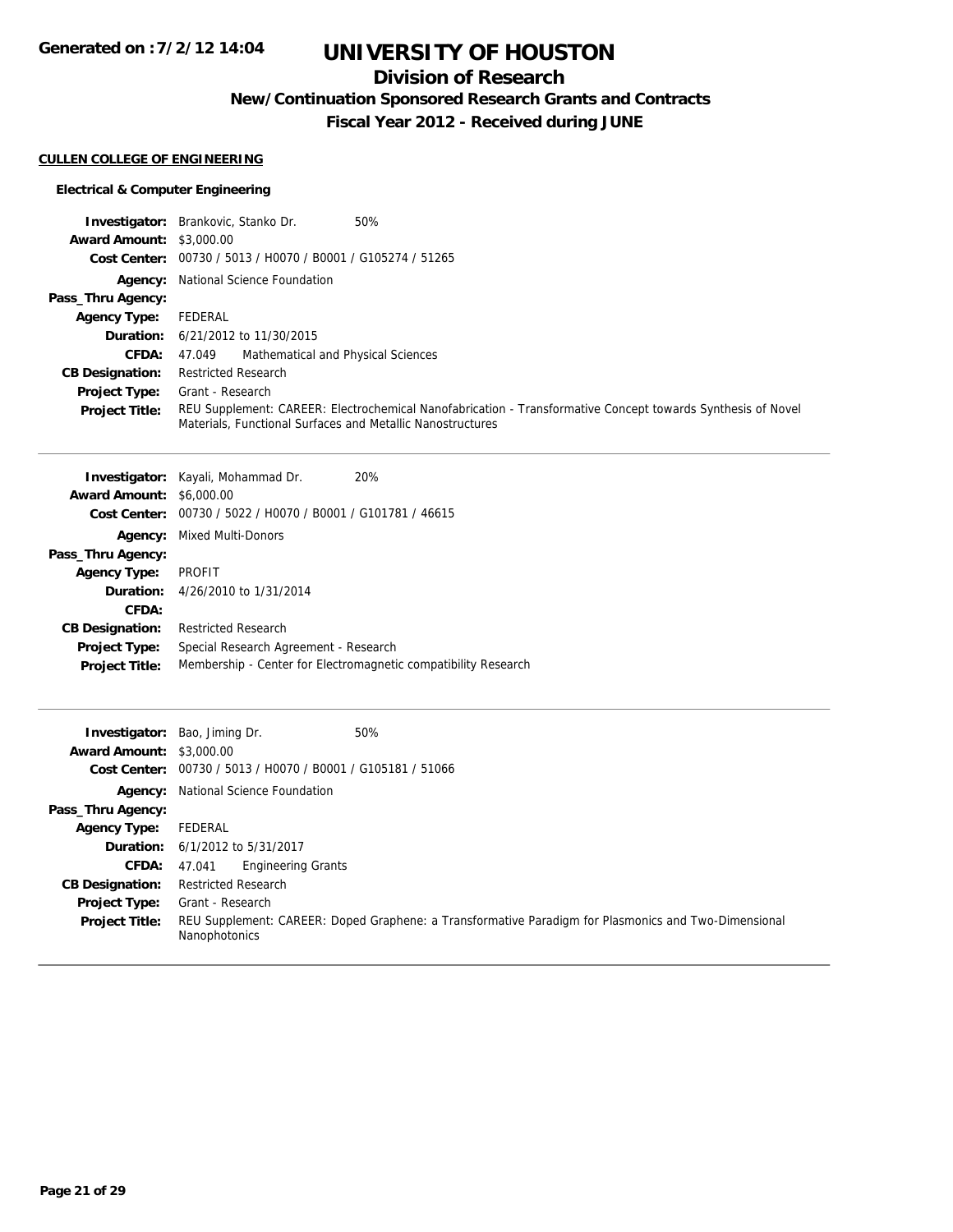## **Division of Research**

**New/Continuation Sponsored Research Grants and Contracts**

**Fiscal Year 2012 - Received during JUNE**

#### **CULLEN COLLEGE OF ENGINEERING**

### **Mechanical Engineering**

| <b>Investigator:</b> Sun, Li Dr. |                                                             | 60%                                                                                      |
|----------------------------------|-------------------------------------------------------------|------------------------------------------------------------------------------------------|
| <b>Award Amount: \$24,600.00</b> |                                                             |                                                                                          |
|                                  | Cost Center: 00730 / 5013 / H0073 / B0001 / G104912 / 51093 |                                                                                          |
|                                  | <b>Agency:</b> National Science Foundation                  |                                                                                          |
| Pass_Thru Agency:                |                                                             |                                                                                          |
| <b>Agency Type:</b>              | FEDERAL                                                     |                                                                                          |
|                                  | <b>Duration:</b> 5/12/2012 to 5/31/2014                     |                                                                                          |
| <b>CFDA:</b>                     | <b>Engineering Grants</b><br>47.041                         |                                                                                          |
| <b>CB Designation:</b>           | <b>Restricted Research</b>                                  |                                                                                          |
| Project Type:                    | Grant - Research                                            |                                                                                          |
| <b>Project Title:</b>            |                                                             | GRDS: Nuclear Track Fabrication of Multilayered Nanoporous Templates for Nanofabrication |
|                                  |                                                             |                                                                                          |

|                                  | Investigator: Kulkarni, Yashashree Dr.<br>60%               |
|----------------------------------|-------------------------------------------------------------|
| <b>Award Amount: \$65,323,20</b> |                                                             |
|                                  | Cost Center: 00730 / 5013 / H0073 / B0001 / G100496 / 46758 |
|                                  | Agency: National Science Foundation                         |
| Pass_Thru Agency:                |                                                             |
| Agency Type: FEDERAL             |                                                             |
|                                  | <b>Duration:</b> $7/1/2010$ to $6/30/2013$                  |
| <b>CFDA:</b>                     | Mathematical and Physical Sciences<br>47.049                |
| <b>CB Designation:</b>           | <b>Restricted Research</b>                                  |
| <b>Project Type:</b>             | Grant - Research                                            |
| <b>Project Title:</b>            | Fracture and Stability of Metallic Nanotwinned Structures   |

#### **SSPEED**

|                                  | <b>Investigator:</b> Rifai, Hanadi Dr.     | 50%                                                         |
|----------------------------------|--------------------------------------------|-------------------------------------------------------------|
| <b>Award Amount: \$33,333,50</b> |                                            |                                                             |
|                                  |                                            | Cost Center: 00730 / 5021 / H0068 / B0001 / G103840 / 49592 |
| Agency:                          | Rice University                            |                                                             |
| Pass_Thru Agency:                | Houston Endowment, Inc.                    |                                                             |
| <b>Agency Type:</b>              | FOUNDATION                                 |                                                             |
|                                  | <b>Duration:</b> $6/1/2011$ to $5/31/2013$ |                                                             |
| CFDA:                            |                                            |                                                             |
| <b>CB Designation:</b>           | <b>Restricted Research</b>                 |                                                             |
| Project Type:                    | Grant - Research                           |                                                             |
| <b>Project Title:</b>            |                                            | SSPEED Center Proposal to Houston Endowment Inc.            |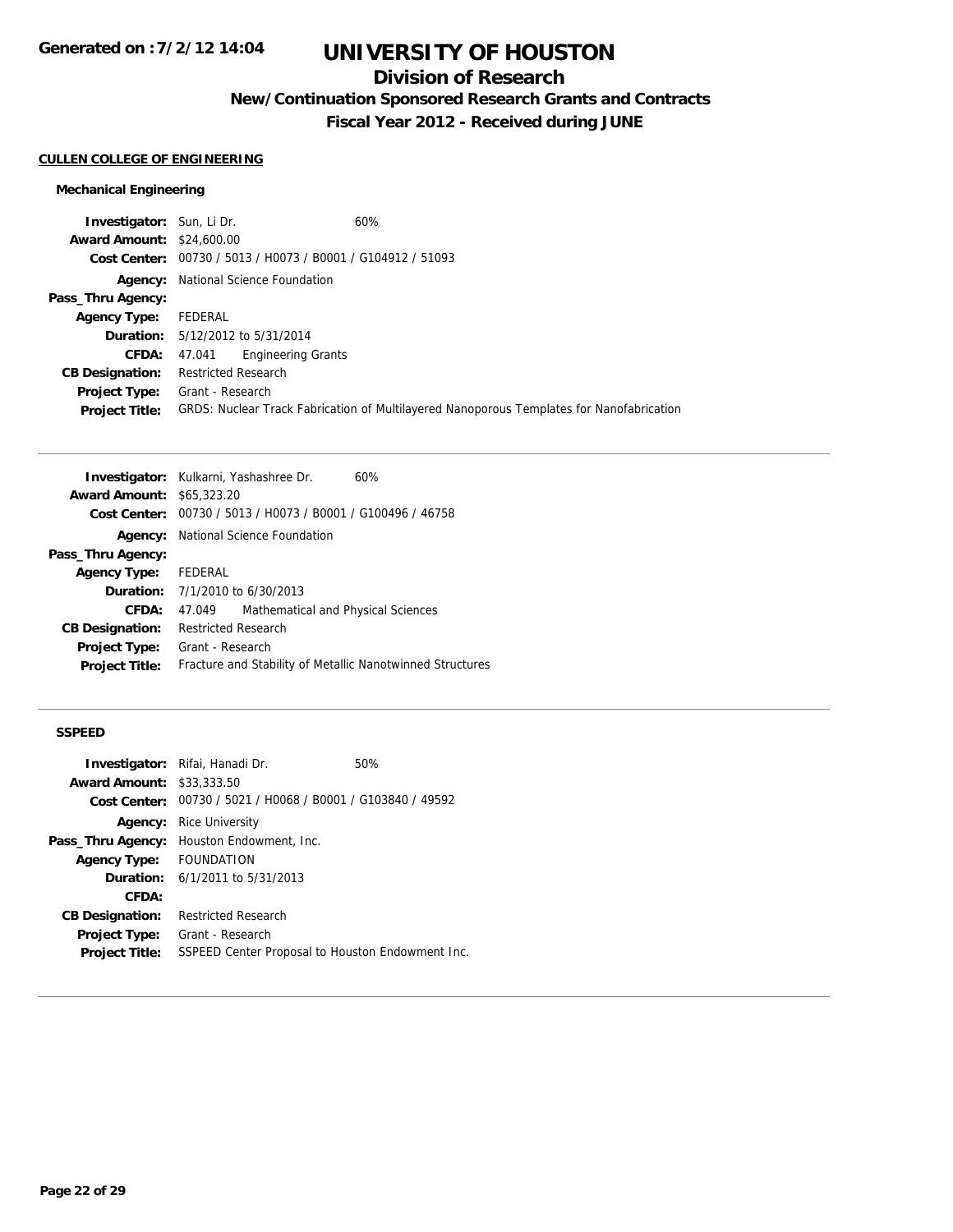## **Division of Research**

**New/Continuation Sponsored Research Grants and Contracts**

**Fiscal Year 2012 - Received during JUNE**

#### **DIVISION OF RESEARCH**

### **Biology of Behavior Institute**

|                                   | <b>Investigator:</b> Roman, Gregg Dr.<br>45%                                                 |
|-----------------------------------|----------------------------------------------------------------------------------------------|
| <b>Award Amount: \$177,208.65</b> |                                                                                              |
|                                   | Cost Center: 00730 / 5013 / H0104 / B0001 / G102906 / 49082                                  |
|                                   | <b>Agency:</b> Defense Advanced Research Projects Agency                                     |
| Pass_Thru Agency:                 |                                                                                              |
| <b>Agency Type:</b>               | FEDERAL                                                                                      |
|                                   | <b>Duration:</b> 6/23/2011 to 12/22/2013                                                     |
| <b>CFDA:</b>                      | Research and Technology Development<br>12.910                                                |
| <b>CB Designation:</b>            | <b>Restricted Research</b>                                                                   |
|                                   | <b>Project Type:</b> Grant - Research                                                        |
| <b>Project Title:</b>             | A Critical Examination: Transduction of Molecular Vibrations by Drosophila Odorant Receptors |
|                                   |                                                                                              |

#### **Center for Advanced Materials**

|                                 | <b>Investigator:</b> Ignatiev, Alex Dr.                     | 100% |
|---------------------------------|-------------------------------------------------------------|------|
| <b>Award Amount: \$1,000.00</b> |                                                             |      |
|                                 | Cost Center: 00730 / 5022 / H0453 / B0001 / G094095 / 39800 |      |
|                                 | <b>Agency:</b> Various Private Profit Agencies              |      |
| Pass_Thru Agency:               |                                                             |      |
| <b>Agency Type:</b>             | <b>PROFIT</b>                                               |      |
|                                 | <b>Duration:</b> $9/4/2006$ to $6/30/2013$                  |      |
| CFDA:                           |                                                             |      |
| <b>CB Designation:</b>          | <b>Restricted Research</b>                                  |      |
| <b>Project Type:</b>            | Grant - Research                                            |      |
| <b>Project Title:</b>           | <b>CAM Consortium Memberships</b>                           |      |
|                                 |                                                             |      |

#### **Center for Biomedical & Environmental Genomics**

| <b>Award Amount: \$347,499.75</b>             | <b>Investigator:</b> Chapman, Barbara M. Dr.<br>37.5%<br>Cost Center: 00730 / 5013 / H0546 / B0001 / G104076 / 51085               |
|-----------------------------------------------|------------------------------------------------------------------------------------------------------------------------------------|
|                                               | <b>Agency:</b> National Science Foundation                                                                                         |
| Pass_Thru Agency:                             |                                                                                                                                    |
| <b>Agency Type:</b>                           | FEDERAL                                                                                                                            |
|                                               | <b>Duration:</b> 6/1/2012 to 5/31/2015                                                                                             |
| <b>CFDA:</b>                                  | 47.080 Office of Cyberinfrastructure                                                                                               |
| <b>CB Designation:</b>                        | <b>Restricted Research</b>                                                                                                         |
| <b>Project Type:</b><br><b>Project Title:</b> | Grant - Research<br>SI2-SSI: Collaborative Research: A Glass Box Approach to Enabling Open, Deep Interactions in the HPC Toolchain |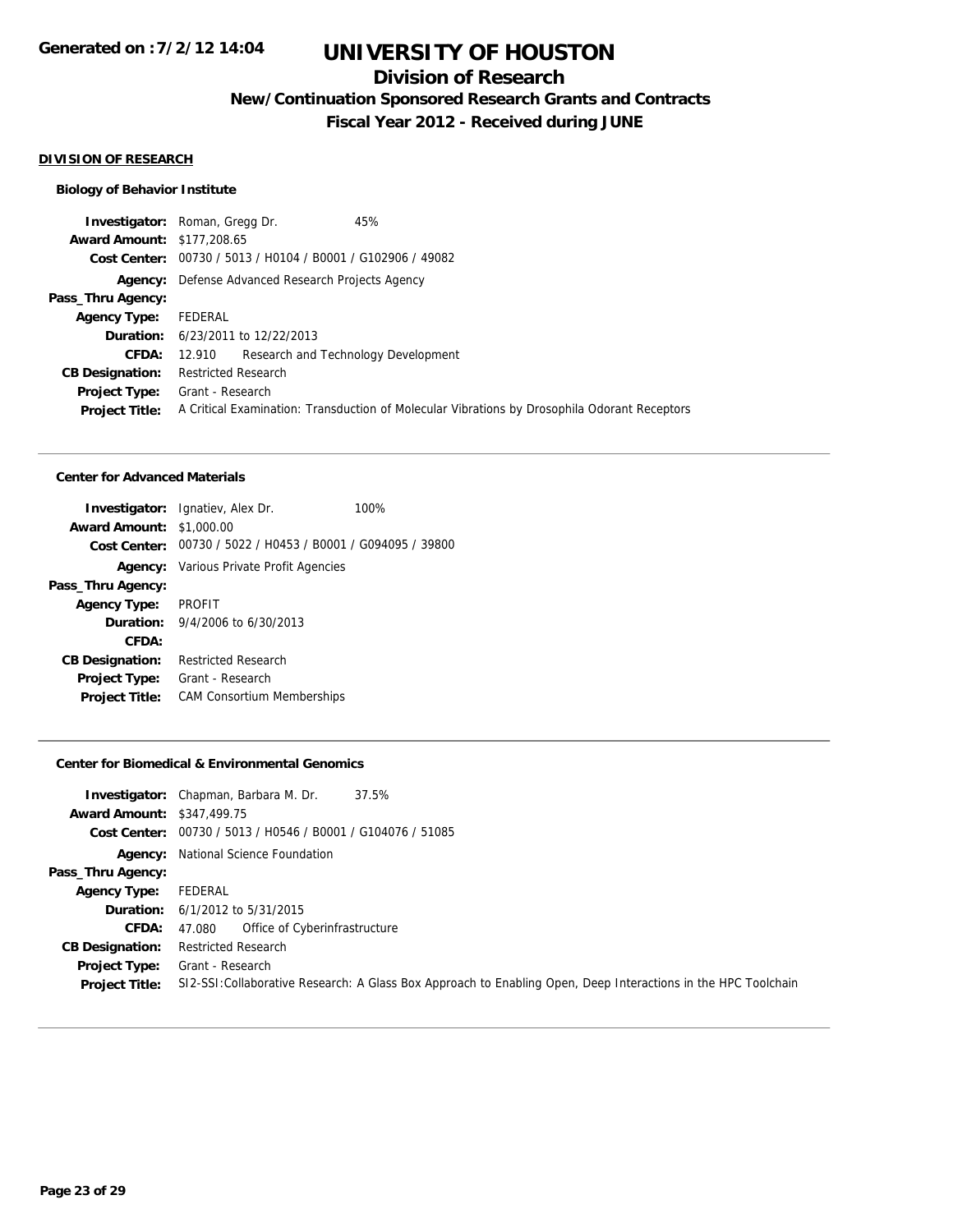## **Division of Research**

**New/Continuation Sponsored Research Grants and Contracts**

**Fiscal Year 2012 - Received during JUNE**

#### **DIVISION OF RESEARCH**

#### **Center for Biomedical & Environmental Genomics**

**Investigator:** Fofanov, Yuriy Dr. 40% **Award Amount:** \$60,000.00 **Cost Center:** 00730 / 5022 / H0546 / B0001 / G105322 / 51037 **Agency:** Sandia National Laboratories **Pass\_Thru Agency: Agency Type:** PROFIT **Duration:** 6/1/2012 to 3/31/2013 **CFDA: CB Designation:** Restricted Research **Project Type:** Contract - Research **Project Title:** Development of Bacteriophage Analytical Pipeline

#### **Houston Coastal Center**

| <b>Investigator:</b> Pennings, Steve Dr. |                            |                                                             | 50%                                                                                                    |  |
|------------------------------------------|----------------------------|-------------------------------------------------------------|--------------------------------------------------------------------------------------------------------|--|
| <b>Award Amount: \$37,030.50</b>         |                            |                                                             |                                                                                                        |  |
|                                          |                            | Cost Center: 00730 / 5015 / H0104 / B0001 / G103682 / 50335 |                                                                                                        |  |
|                                          |                            | <b>Agency:</b> Texas A&M University                         |                                                                                                        |  |
|                                          |                            |                                                             | <b>Pass_Thru Agency:</b> U.S. Department of Commerce - National Oceanic and Atmospheric Administration |  |
| <b>Agency Type:</b>                      | FEDERAL                    |                                                             |                                                                                                        |  |
|                                          |                            | <b>Duration:</b> 2/1/2012 to 1/31/2013                      |                                                                                                        |  |
| <b>CFDA:</b>                             | 11.417                     | Sea Grant Support                                           |                                                                                                        |  |
| <b>CB Designation:</b>                   | <b>Restricted Research</b> |                                                             |                                                                                                        |  |
| Project Type:                            | Grant - Research           |                                                             |                                                                                                        |  |
| <b>Project Title:</b>                    |                            |                                                             | Mangroves invading Texas salt marshes: does it matter?                                                 |  |
|                                          |                            |                                                             |                                                                                                        |  |

#### **TcSUH**

| <b>Investigator:</b> Sun, Li Dr.<br><b>Award Amount: \$16,400.00</b> | 40%                                                                                      |  |
|----------------------------------------------------------------------|------------------------------------------------------------------------------------------|--|
|                                                                      | Cost Center: 00730 / 5013 / H0073 / B0001 / G104912 / 51093                              |  |
| Agency:                                                              | National Science Foundation                                                              |  |
| Pass_Thru Agency:                                                    |                                                                                          |  |
| <b>Agency Type:</b>                                                  | FEDERAL                                                                                  |  |
|                                                                      | <b>Duration:</b> 5/12/2012 to 5/31/2014                                                  |  |
| <b>CFDA:</b>                                                         | <b>Engineering Grants</b><br>47.041                                                      |  |
| <b>CB Designation:</b>                                               | <b>Restricted Research</b>                                                               |  |
| <b>Project Type:</b>                                                 | Grant - Research                                                                         |  |
| <b>Project Title:</b>                                                | GRDS: Nuclear Track Fabrication of Multilayered Nanoporous Templates for Nanofabrication |  |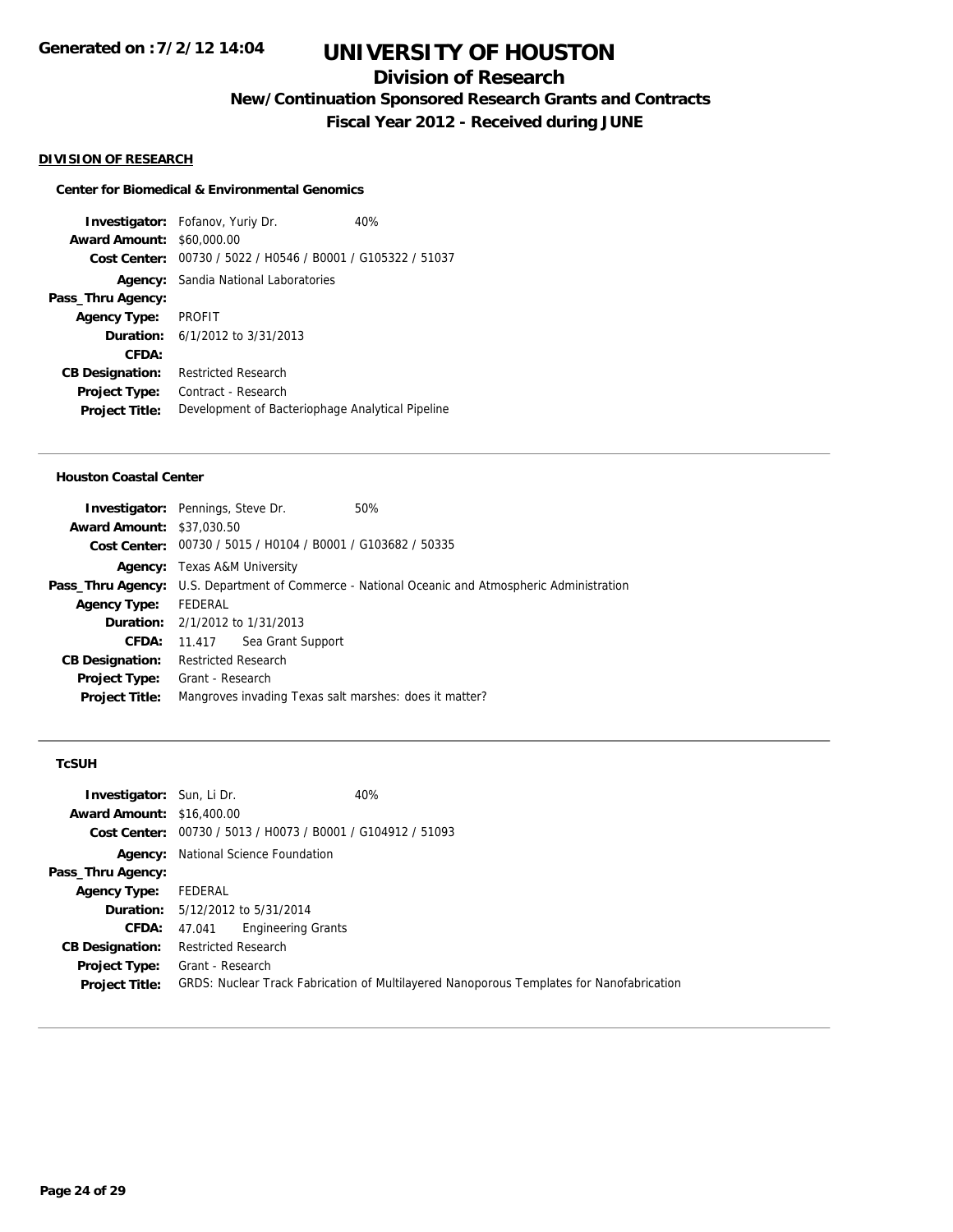## **Division of Research**

**New/Continuation Sponsored Research Grants and Contracts**

**Fiscal Year 2012 - Received during JUNE**

#### **DIVISION OF RESEARCH**

### **TcSUH**

|                                  | <b>Investigator:</b> Kulkarni, Yashashree Dr.<br>40%        |  |  |
|----------------------------------|-------------------------------------------------------------|--|--|
| <b>Award Amount: \$43,548.80</b> |                                                             |  |  |
|                                  | Cost Center: 00730 / 5013 / H0073 / B0001 / G100496 / 46758 |  |  |
|                                  | <b>Agency:</b> National Science Foundation                  |  |  |
| Pass_Thru Agency:                |                                                             |  |  |
| Agency Type: FEDERAL             |                                                             |  |  |
|                                  | <b>Duration:</b> $7/1/2010$ to $6/30/2013$                  |  |  |
| CFDA:                            | Mathematical and Physical Sciences<br>47.049                |  |  |
| <b>CB Designation:</b>           | <b>Restricted Research</b>                                  |  |  |
| <b>Project Type:</b>             | Grant - Research                                            |  |  |
| <b>Project Title:</b>            | Fracture and Stability of Metallic Nanotwinned Structures   |  |  |

#### **Texas Learning/Computation Center**

|                        | <b>Investigator:</b> Shah, Shishir Dr.                     | 25% |
|------------------------|------------------------------------------------------------|-----|
| <b>Award Amount:</b>   | \$2,210.75                                                 |     |
| Cost Center:           | 00730 / 5022 / H0246 / B0001 / G103484 / 49089             |     |
| Agency:                | <b>BP</b> America                                          |     |
| Pass_Thru Agency:      |                                                            |     |
| <b>Agency Type:</b>    | <b>PROFIT</b>                                              |     |
|                        | <b>Duration:</b> 5/26/2011 to 8/1/2012                     |     |
| CFDA:                  |                                                            |     |
| <b>CB Designation:</b> | <b>Restricted Research</b>                                 |     |
| <b>Project Type:</b>   | Contract - Research                                        |     |
| <b>Project Title:</b>  | Towards Automating Improvements in Sub-Salt Interpretation |     |
|                        |                                                            |     |

|                                 | <b>Investigator:</b> Kakadiaris, Ioannis Dr.               | 25% |
|---------------------------------|------------------------------------------------------------|-----|
| <b>Award Amount: \$2,210.75</b> |                                                            |     |
| Cost Center:                    | 00730 / 5022 / H0246 / B0001 / G103484 / 49089             |     |
|                                 | <b>Agency:</b> BP America                                  |     |
| Pass_Thru Agency:               |                                                            |     |
| <b>Agency Type:</b>             | <b>PROFIT</b>                                              |     |
|                                 | <b>Duration:</b> 5/26/2011 to 8/1/2012                     |     |
| CFDA:                           |                                                            |     |
| <b>CB Designation:</b>          | <b>Restricted Research</b>                                 |     |
| <b>Project Type:</b>            | Contract - Research                                        |     |
| <b>Project Title:</b>           | Towards Automating Improvements in Sub-Salt Interpretation |     |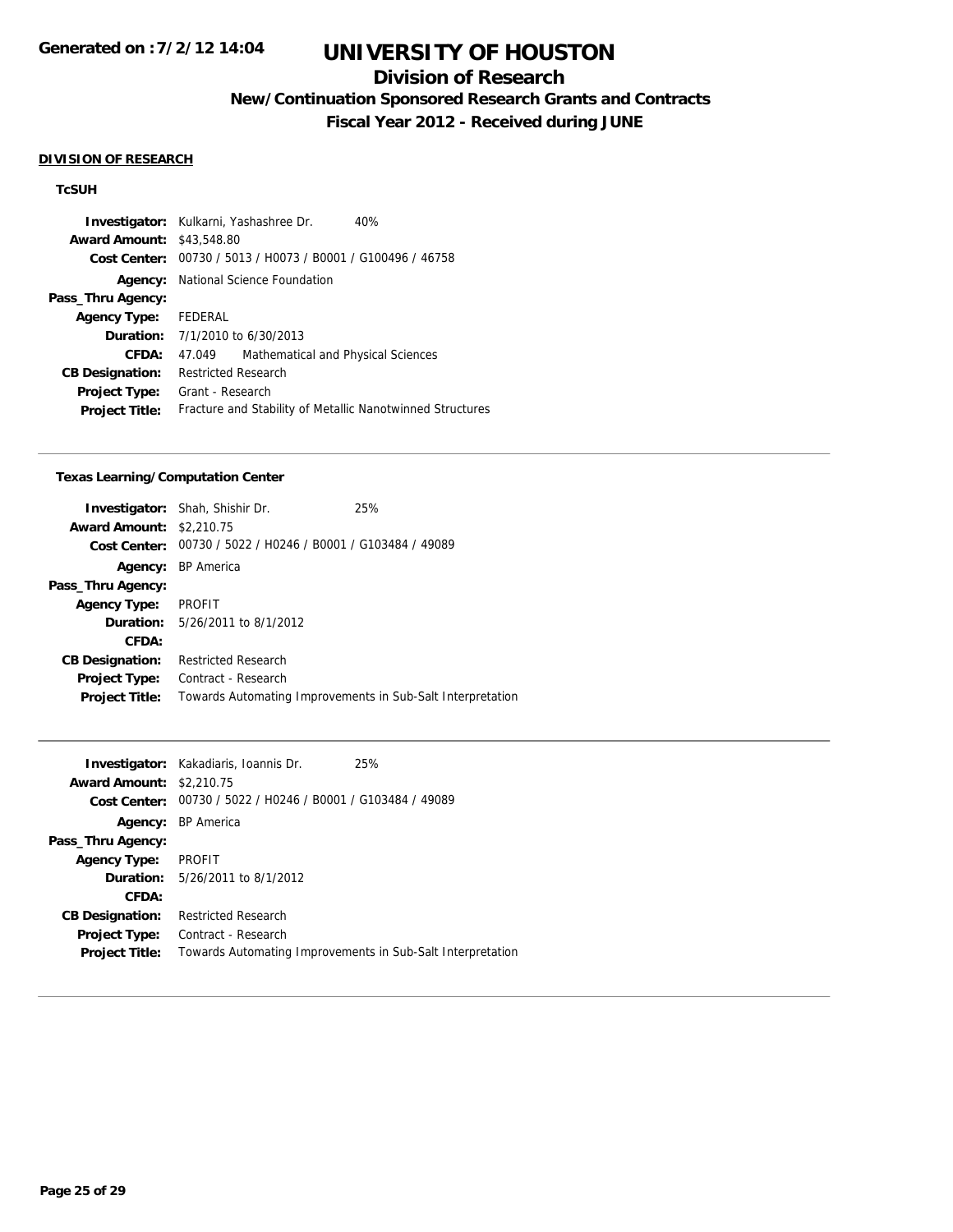## **Division of Research**

**New/Continuation Sponsored Research Grants and Contracts**

**Fiscal Year 2012 - Received during JUNE**

### **DIVISION OF RESEARCH**

### **Texas Learning/Computation Center**

|                                  | <b>Investigator:</b> Kakadiaris, Ioannis Dr.                 | 50%                                                         |  |
|----------------------------------|--------------------------------------------------------------|-------------------------------------------------------------|--|
| <b>Award Amount: \$27,477.50</b> |                                                              |                                                             |  |
|                                  |                                                              | Cost Center: 00730 / 5013 / H0246 / B0001 / G104830 / 50407 |  |
|                                  | <b>Agency:</b> Rice University                               |                                                             |  |
|                                  | Pass_Thru Agency: National Library of Medicine               |                                                             |  |
| Agency Type:                     | FEDERAL                                                      |                                                             |  |
|                                  | <b>Duration:</b> $1/1/2012$ to $12/31/2012$                  |                                                             |  |
| <b>CFDA:</b>                     | <b>Medical Library Assistance</b><br>93.879                  |                                                             |  |
| <b>CB Designation:</b>           | Non Restricted Research                                      |                                                             |  |
| <b>Project Type:</b>             | Grant - Research                                             |                                                             |  |
| <b>Project Title:</b>            | NLM Training Program in Biomedical Informatics: Yifeng Jiang |                                                             |  |
|                                  |                                                              |                                                             |  |

|                                  | <b>Investigator:</b> Pinsky, Lawrence S. Dr.<br>50%                                                          |
|----------------------------------|--------------------------------------------------------------------------------------------------------------|
| <b>Award Amount: \$27,250.00</b> |                                                                                                              |
|                                  | Cost Center: 00730 / 5043 / H0112 / B0001 / G104670 / 50110                                                  |
|                                  | <b>Agency:</b> Wyle Science Technology and Engineering Group                                                 |
|                                  | <b>Pass_Thru Agency:</b> NASA - National Aeronautics and Space Administration - Marshall Space Flight Center |
| <b>Agency Type:</b>              | FEDERAL                                                                                                      |
|                                  | <b>Duration:</b> 11/28/2011 to 9/25/2012                                                                     |
| CFDA:                            | National Aeronautics and Space Administration<br>43.000                                                      |
| <b>CB Designation:</b>           | <b>Restricted Research</b>                                                                                   |
| Project Type:                    | Contract - Research                                                                                          |
| <b>Project Title:</b>            | Medipix 3 Collaboration and support for on orbit technology development and demonstration                    |
|                                  |                                                                                                              |

|                                  | <b>Investigator:</b> Francis, David Dr.<br>5%                                  |
|----------------------------------|--------------------------------------------------------------------------------|
| <b>Award Amount: \$53,830.50</b> |                                                                                |
|                                  | Cost Center: 00730 / 5013 / H0288 / B0001 / G101918 / 48510                    |
| Agency:                          | Institute of Educational Sciences                                              |
| Pass_Thru Agency:                |                                                                                |
| <b>Agency Type:</b>              | FEDERAL                                                                        |
|                                  | <b>Duration:</b> 8/1/2011 to 7/31/2013                                         |
| <b>CFDA:</b>                     | National Institute on Student Achievement, Curriculum and Assessment<br>84.305 |
| <b>CB Designation:</b>           | <b>Restricted Research</b>                                                     |
|                                  | <b>Project Type:</b> Grant - Research                                          |
| <b>Project Title:</b>            | Scale-up Evaluation of Reading Intervention for First Grade English Learners   |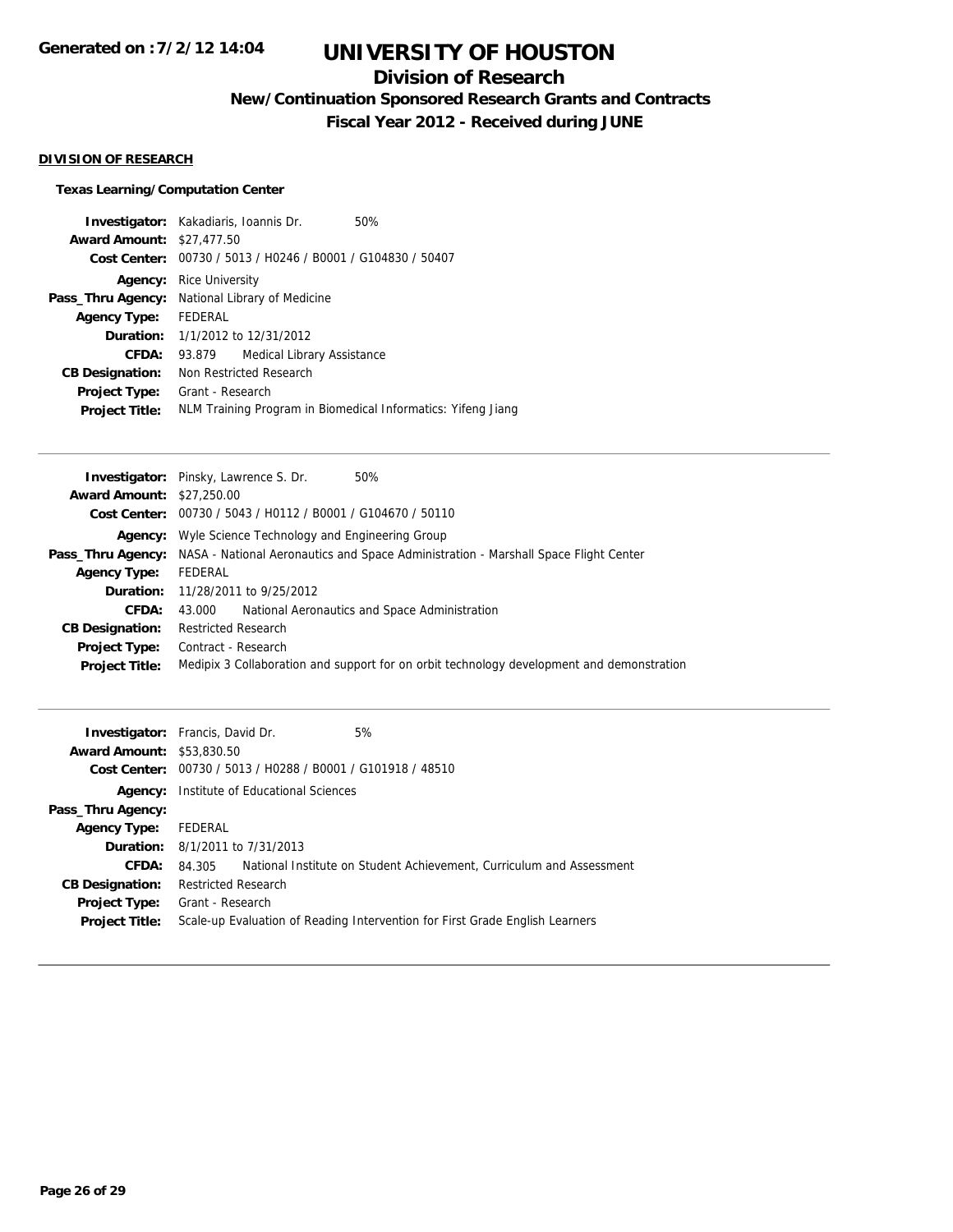## **Division of Research**

**New/Continuation Sponsored Research Grants and Contracts**

**Fiscal Year 2012 - Received during JUNE**

#### **DIVISION OF RESEARCH**

### **Texas Learning/Computation Center**

| <b>Investigator:</b> Carlson, Coleen Dr. |                                   |                                                             | 5%                                                                           |
|------------------------------------------|-----------------------------------|-------------------------------------------------------------|------------------------------------------------------------------------------|
| <b>Award Amount: \$53,830.50</b>         |                                   |                                                             |                                                                              |
|                                          |                                   | Cost Center: 00730 / 5013 / H0288 / B0001 / G101918 / 48510 |                                                                              |
| Agency:                                  | Institute of Educational Sciences |                                                             |                                                                              |
| Pass_Thru Agency:                        |                                   |                                                             |                                                                              |
| <b>Agency Type:</b>                      | FEDERAL                           |                                                             |                                                                              |
|                                          |                                   | <b>Duration:</b> 8/1/2011 to 7/31/2013                      |                                                                              |
| <b>CFDA:</b>                             | 84.305                            |                                                             | National Institute on Student Achievement, Curriculum and Assessment         |
| <b>CB Designation:</b>                   | <b>Restricted Research</b>        |                                                             |                                                                              |
| Project Type:                            | Grant - Research                  |                                                             |                                                                              |
| <b>Project Title:</b>                    |                                   |                                                             | Scale-up Evaluation of Reading Intervention for First Grade English Learners |
|                                          |                                   |                                                             |                                                                              |

#### **Texas Obesity Research Center**

|                                  | <b>Investigator:</b> Lee, Rebecca Dr.<br>100%                                                      |
|----------------------------------|----------------------------------------------------------------------------------------------------|
| <b>Award Amount: \$28,752.00</b> |                                                                                                    |
|                                  | Cost Center: 00730 / 5013 / H0500 / B0001 / G104140 / 51119                                        |
|                                  | <b>Agency:</b> National Institutes of Health                                                       |
| Pass_Thru Agency:                |                                                                                                    |
| <b>Agency Type:</b>              | FEDERAL                                                                                            |
|                                  | <b>Duration:</b> $6/1/2012$ to $8/31/2013$                                                         |
|                                  | Nursing Research<br>CFDA: 93.361                                                                   |
| <b>CB Designation:</b>           | <b>Restricted Research</b>                                                                         |
| Project Type:                    | Grant - Research                                                                                   |
| <b>Project Title:</b>            | Predicting PA Adoption among Minority Women Using SEM and Participatory Research (Scherezade Mama) |

### **TIMES**

|                                   | <b>Investigator:</b> Francis, David Dr.                                      | 35%                                                                  |  |
|-----------------------------------|------------------------------------------------------------------------------|----------------------------------------------------------------------|--|
| <b>Award Amount: \$376,813.50</b> |                                                                              |                                                                      |  |
|                                   | Cost Center: 00730 / 5013 / H0288 / B0001 / G101918 / 48510                  |                                                                      |  |
| Agency:                           | Institute of Educational Sciences                                            |                                                                      |  |
| Pass_Thru Agency:                 |                                                                              |                                                                      |  |
| <b>Agency Type:</b>               | FEDERAL                                                                      |                                                                      |  |
|                                   | <b>Duration:</b> 8/1/2011 to 7/31/2013                                       |                                                                      |  |
| CFDA:                             | 84.305                                                                       | National Institute on Student Achievement, Curriculum and Assessment |  |
| <b>CB Designation:</b>            | <b>Restricted Research</b>                                                   |                                                                      |  |
| <b>Project Type:</b>              | Grant - Research                                                             |                                                                      |  |
| <b>Project Title:</b>             | Scale-up Evaluation of Reading Intervention for First Grade English Learners |                                                                      |  |
|                                   |                                                                              |                                                                      |  |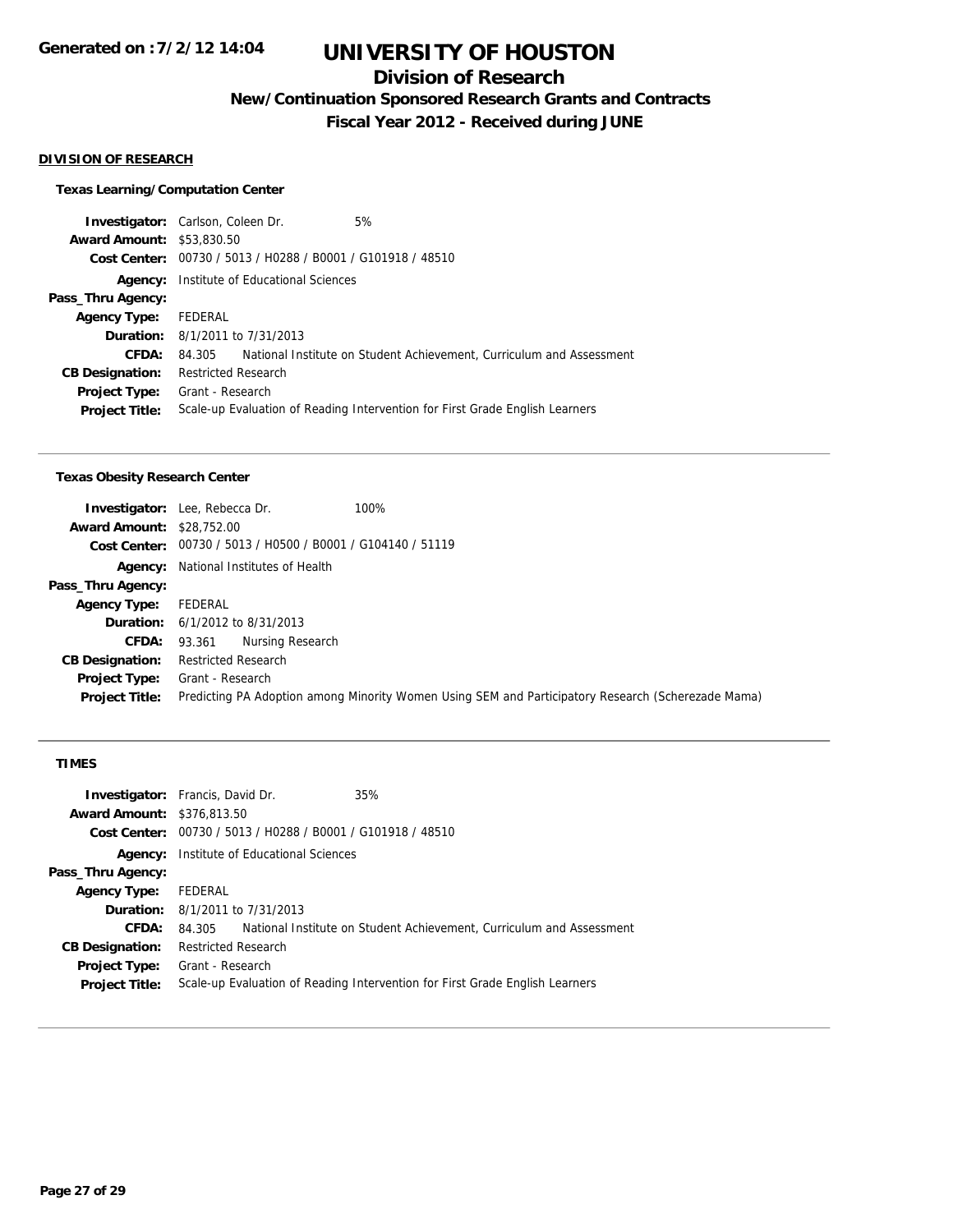# **UNIVERSITY OF HOUSTON**

## **Division of Research**

**New/Continuation Sponsored Research Grants and Contracts**

**Fiscal Year 2012 - Received during JUNE**

#### **DIVISION OF RESEARCH**

### **TIMES**

| <b>Investigator:</b> Carlson, Coleen Dr. |                                                                              |                                        | 35%                                                                  |
|------------------------------------------|------------------------------------------------------------------------------|----------------------------------------|----------------------------------------------------------------------|
| <b>Award Amount: \$376,813.50</b>        |                                                                              |                                        |                                                                      |
|                                          | Cost Center: 00730 / 5013 / H0288 / B0001 / G101918 / 48510                  |                                        |                                                                      |
| Agency:                                  | Institute of Educational Sciences                                            |                                        |                                                                      |
| Pass_Thru Agency:                        |                                                                              |                                        |                                                                      |
| <b>Agency Type:</b>                      | FEDERAL                                                                      |                                        |                                                                      |
|                                          |                                                                              | <b>Duration:</b> 8/1/2011 to 7/31/2013 |                                                                      |
| CFDA:                                    | 84.305                                                                       |                                        | National Institute on Student Achievement, Curriculum and Assessment |
| <b>CB Designation:</b>                   | <b>Restricted Research</b>                                                   |                                        |                                                                      |
| <b>Project Type:</b>                     | Grant - Research                                                             |                                        |                                                                      |
| <b>Project Title:</b>                    | Scale-up Evaluation of Reading Intervention for First Grade English Learners |                                        |                                                                      |
|                                          |                                                                              |                                        |                                                                      |

#### **SENIOR V.P. FOR ACADEMIC AFFAIRS AND PROVOST**

## **UH Charter School**

|                                 | <b>Investigator:</b> Black, Carolyn Dr.                     | 100% |  |
|---------------------------------|-------------------------------------------------------------|------|--|
| <b>Award Amount: \$1,883.77</b> |                                                             |      |  |
|                                 | Cost Center: 00730 / 5014 / H0441 / C0001 / C104229 / 49776 |      |  |
|                                 | <b>Agency:</b> Texas Education Agency                       |      |  |
| Pass_Thru Agency:               |                                                             |      |  |
| Agency Type:                    | STATE                                                       |      |  |
|                                 | <b>Duration:</b> 9/1/2011 to 8/31/2012                      |      |  |
| CFDA:                           |                                                             |      |  |
| <b>CB Designation:</b>          | Non Research                                                |      |  |
| Project Type:                   | Grant - Public Service                                      |      |  |
| <b>Project Title:</b>           | Charter School: National School Lunch Program FY 12         |      |  |